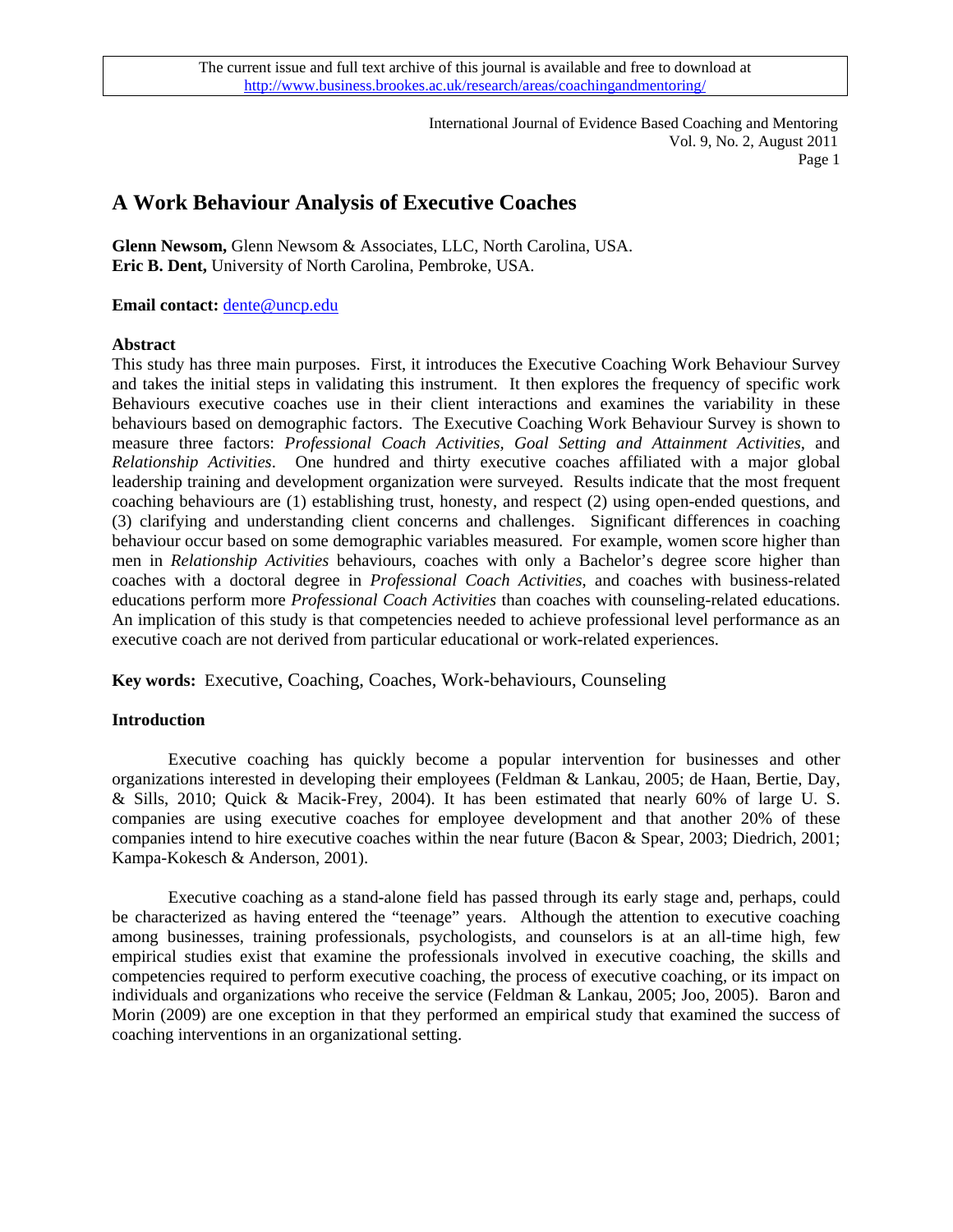> International Journal of Evidence Based Coaching and Mentoring Vol. 9, No. 2, August 2011 Page 2

### **Status of the Executive Coaching Field**

 Specialties within recognized service professions or fields usually develop in response to the needs and demands of those who use such services. Executive coaching is no exception and has emerged as a service to corporations, family businesses (Härtel, Bozer, & Levin, 2009), government, and nonprofit organizations (Fischer & Beimers, 2009) who perceive the need for developmental attention for their employees (Michelman, 2005). The origin of the term "executive coaching" is unknown, but there is general agreement that consulting psychologists who began establishing themselves as useful personnel resources within companies in the 1960s probably began referring to themselves as "coaches" to be less threatening to employees who may have had negative associations with other terms (e.g., psychologist, counselor) (Tobias, 1996). Whatever the etiology, executive coaching is occurring in response to a need that exists within organizations to provide personal and career development to their employees (Hart, 2002).

To meet the demand for executive coaching, many professionals with varied backgrounds have begun identifying themselves as executive coaches (Gilmore, 2002; Wasylyshyn, 2003). However, the specific competencies needed to provide coaching services have not been fully determined and other professionals with non-counseling backgrounds also claim legitimacy as coaching providers (Gray, 2006). The result is that the competencies and work behaviours claimed by coaches and counselors seem to be overlapping. Very few studies other than de Haan (2008) have even considered what executive coaches can do to develop themselves. Jurisdictions are being established by bodies such as the International Coaching Federation (ICF), the Association for Coaching (AC) and the European Mentoring and Coaching Council (EMCC). The ICF was established in 1995, and with over 15,000 members, it claims to be a "voice for the coaching profession." In spite of this claim, it seems that the voice of coaching is not yet a completely consistent one (Styrhe, 2008).

Of the few existing empirical coaching studies, most have examined the coaching process or outcomes of the executive coaching process without attention to coaching provider information (Susing, Green, & Grant, 2011; Dean & Meyer, 2002; Joo, 2005; Kampa-Kokesch & Anderson, 2001). It remains unclear what backgrounds executive coaches have and what skills they use in coaching. Interestingly, a significant portion of the executive coaching literature has emerged from counseling-related and consulting psychology sources, and arguments supporting the qualifications of psychologists and counselors as executive coaches abound (Gray, 2006; Arnaud, 2003; Brotman, et al., 1998; Hart et al., 2001; Levinson, 1996; Wasylyshyn, 2003; Winum, 2003).

One important study that has explored the demographic variables of executive coaches is Bono, Purvanova, Towler, and Peterson (2009). These researchers compared the backgrounds and experiences of psychologists and non-psychologists working as executive coaches. Overall the differences were minor. Interestingly, they found as much variation within the different psychological disciplines (industrial-organizational, counseling, clinical, and personality/social) as there was between psychologists and non-psychologists. Bono, et al. (2009) did find several differences that reached statistical significance. They discovered that: "psychologists tended to charge more, were more likely to be licensed and less likely to be certified, more likely to carry liability insurance, and derived a smaller portion of their overall income from executive coaching" (p. 369), "nonpsychologists were *more* likely than psychologists to use behaviour modification, neurolinguistic programming, and psychoanalytic or psychodynamic techniques. There were no differences between the two types of coaches in their use of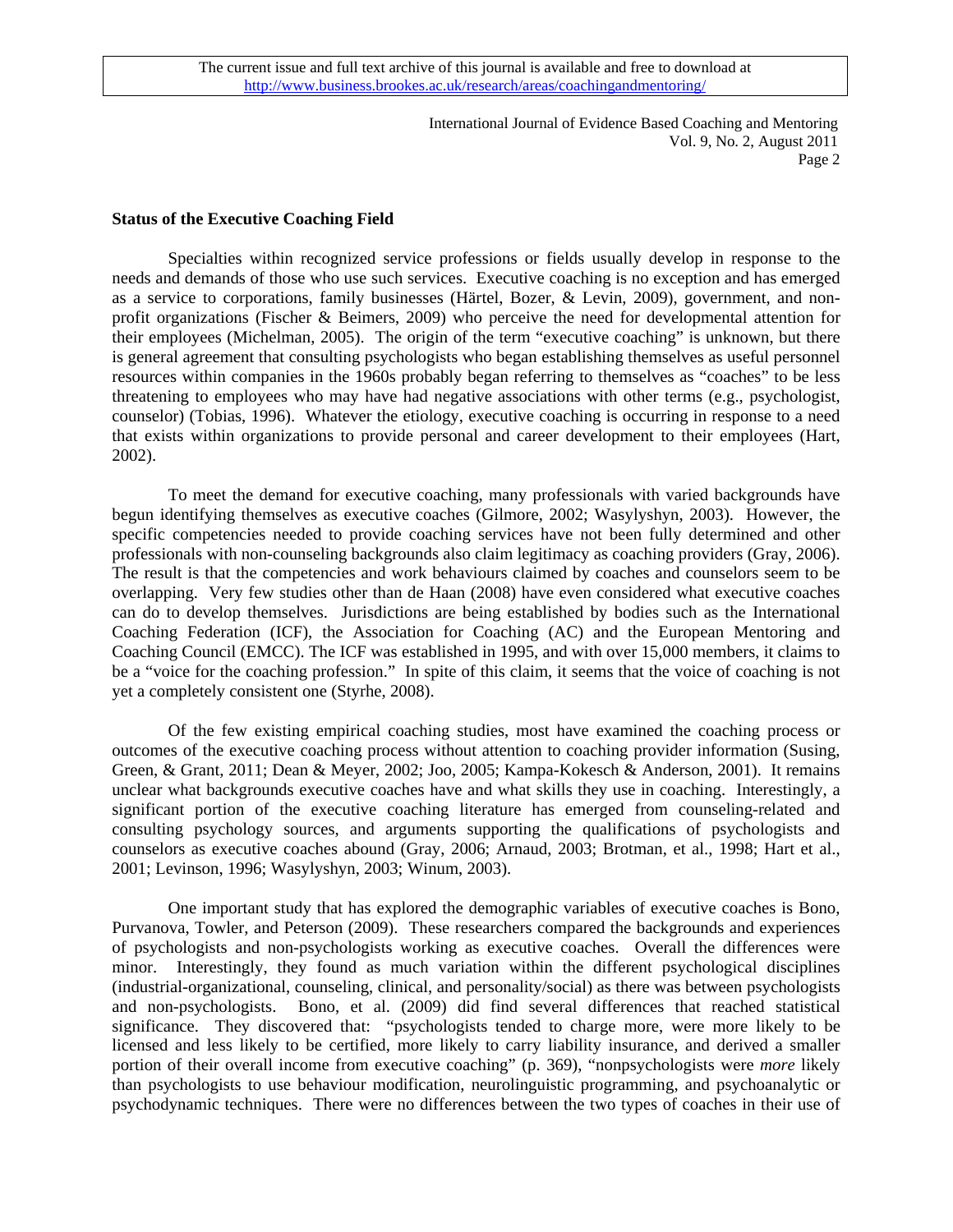> International Journal of Evidence Based Coaching and Mentoring Vol. 9, No. 2, August 2011 Page 3

cognitive-behavioural or goal-setting approaches" (p. 371), "psychologist coaches were more likely to focus on building rapport with the person being coached, more likely to assist clients with applying new skills at work, and more likely to set goals for behaviour change with their client" (p. 373), and "the top three topics addressed by psychologist coaches were leadership, interpersonal skills, and management style, whereas the top three topics addressed by nonpsychologist coaches were communication, leadership, and interpersonal skills" (p. 374).

 The demand for individualized developmental attention for employees among organizations has pushed the practice of executive coaching well ahead of our understanding of executive coaching. The need for executive coaching services (and the lack of formal preparation or regulation) has encouraged individual and organizational providers with varied educational, training, and work experiences to claim that they possess the necessary qualifications to do the work well. Only recently have scholars begun to examine the variables that affect executive coaching, and desirable outcomes of a successful executive coaching experience remain unverified. The majority of the existing executive coaching literature consists of non-empirical descriptions, applications, and outcomes of executive coaching without attention to the necessary skills, competencies, and backgrounds of the providers (Franckeiss, 2009; Styhre, 2008; Feldman & Lankau, 2005; Joo, 2005).

This study, then, is designed with three main purposes. First, it establishes and introduces the Executive Coaching Work Behaviour Survey and takes the initial steps in validating this instrument. We then explore the frequency of specific work behaviours executive coaches use in their client interactions. Finally, it examines the variability in these behaviours based on demographic factors. Several authors have suggested that executive coaches have emerged from existing professional fields (Berman & Bradt, 2006; Brotman et al., 1998; Gilmore, 2002; Kilburg, 1996c; Wasylyshyn, 2003). This study helps to clarify the professional backgrounds of executive coaches and the prevalence of counseling professionals already engaged in the executive coaching process.

 The number of published articles referring to executive coaching as a distinct practice reveals a dramatic increase in executive coaching as a subject of interest. Up until 1990, fewer than three published documents with the term executive coaching had been produced; however, by 1996 as many as 42 existed, and by 2011, well over 500 articles could be found that discussed executive coaching to some degree (Grant, 2011). Special issues of journals have now been devoted to the topic of executive coaching. These include a 1996 special issue of the *Consulting Psychology Journal* and a 2010 special issue of the *Journal of Management Development*.

 Much of the increase in the written information available on executive coaching is related to the increased popularity and success of executive coaching as a viable resource for individuals and organizations. The appeal of executive coaching has been expounded upon throughout business periodicals and has become more prominent in the psychology and counseling literature (Visser, 2010; Frisch, 2001; Gilmore, 2002; Joo, 2005; Kilburg, 1996c, 1997; Laske, 1999; Peterson, 1996; Witherspoon & White, 1996;). Many have argued that organizations are recognizing the value of individually-tailored developmental opportunities for their most integral employees, and that competition for highly skilled and competent managers has encouraged organizations to seek developmental opportunities for their employees as a way to increase retention and improve performance (Moen & Allgood, 2009: Frisch, 2001; Gilmore, 2002; Kilburg, 1996c; Ting & Sisco, 2006; Wasylyshyn, 2003; Witherspoon & White, 1996).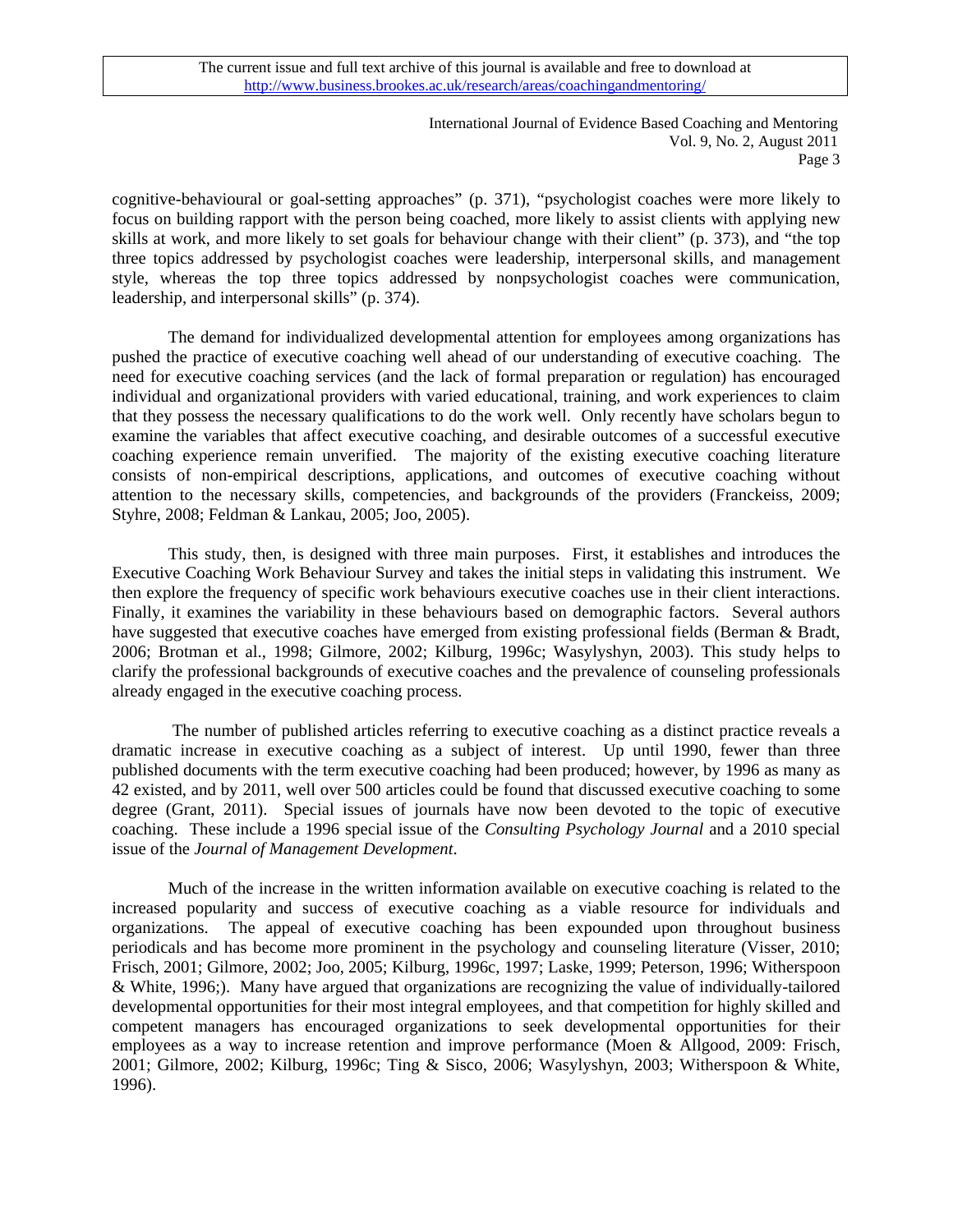> International Journal of Evidence Based Coaching and Mentoring Vol. 9, No. 2, August 2011 Page 4

Certainly, there is an expanding interest in leadership improvement within organizations; and many are taking action by increasing solicitations for executive coaching services for their employees. However, with the expanding marketplace for coaching also comes more concern and debate about the ethics and guidelines associated with the practice of executive coaching (Franckeiss, 2009; Sherman & Freas, 2004; Brotman, Liberi, & Wasylyshyn, 1998; Filipczak, 1998; Harris, 1999; Kilburg, 1996b, 1996c, 1997; Saporito, 1996; Tobias, 1996). Anecdotally, many opinions exist about what defines executive coaching, how it is performed, and to whom it applies. Neither the emerging group of scholars nor executive coaching practitioners have reached consensus in defining the standards of practice within the executive coaching field, and the specific work behaviours and professional competencies which are associated with successful coaching are largely undetermined (Koortzen & Oosthuizen, 2010; Feldman & Lankau, 2005; Joo, 2005). So a number of questions remain: What exactly is executive coaching? How is it similar to or different from other established professional helping fields such as counseling? Who are the coaching practitioners? What work behaviours do they perform, and what experiences and competencies best prepare an executive coaching provider for practice?

## **Method**

The purpose of this study was to examine the following propositions:

I. The Executive Coaching Work Behaviours Survey will reveal an interpretable underlying factor structure of work behaviours of executive coaches as measured by frequency ratings.<sup>[1](#page-3-0)</sup>

II. Mean differences (main effects and interactions) among the dependent, factor-based scores for frequency exist with respect to demographic variables such as gender, level and type of education, type of work experience, and years of coaching experience. If such differences do appear, they will need to be examined in greater detail in a later study.

### *Instrumentation*

 $\overline{a}$ 

 A survey instrument identifying executive coaching work behaviours and a demographic questionnaire were created for this study because no existing survey was available. The survey development process comprised three phases: item generation, item and format refinement, and pilottesting the survey. The goal of this process was to create an instrument that would accurately and reliably measure the types of work behaviours performed by executive coaches.

*Initial item generation.* Given the repeated suggestions within the executive coaching literature that counseling and coaching processes are similar, an initial list of relevant work behaviours was gathered from the counseling work behaviour analyses conducted by Loesch and Vacc (1993) and Sampson, Vacc, and Loesch (1998). In particular, many of the items identified as "fundamental counseling practices" and "career counseling practices" in these studies were similar to work behaviours described in the coaching literature. In some of the counseling work behaviour items, the wording was altered to more accurately represent coaching behaviours. Additional work behaviour items were generated from many of the repeated themes and suggested competencies within the executive coaching literature. This process resulted in an initial list of 125 work behaviour statements.

<span id="page-3-0"></span><sup>&</sup>lt;sup>1</sup> The research design also analyzed the *importance* ratings on the Executive Coaching Work Behaviours Survey. These results, though, were similar enough to the *frequency* results that they are not replicated here.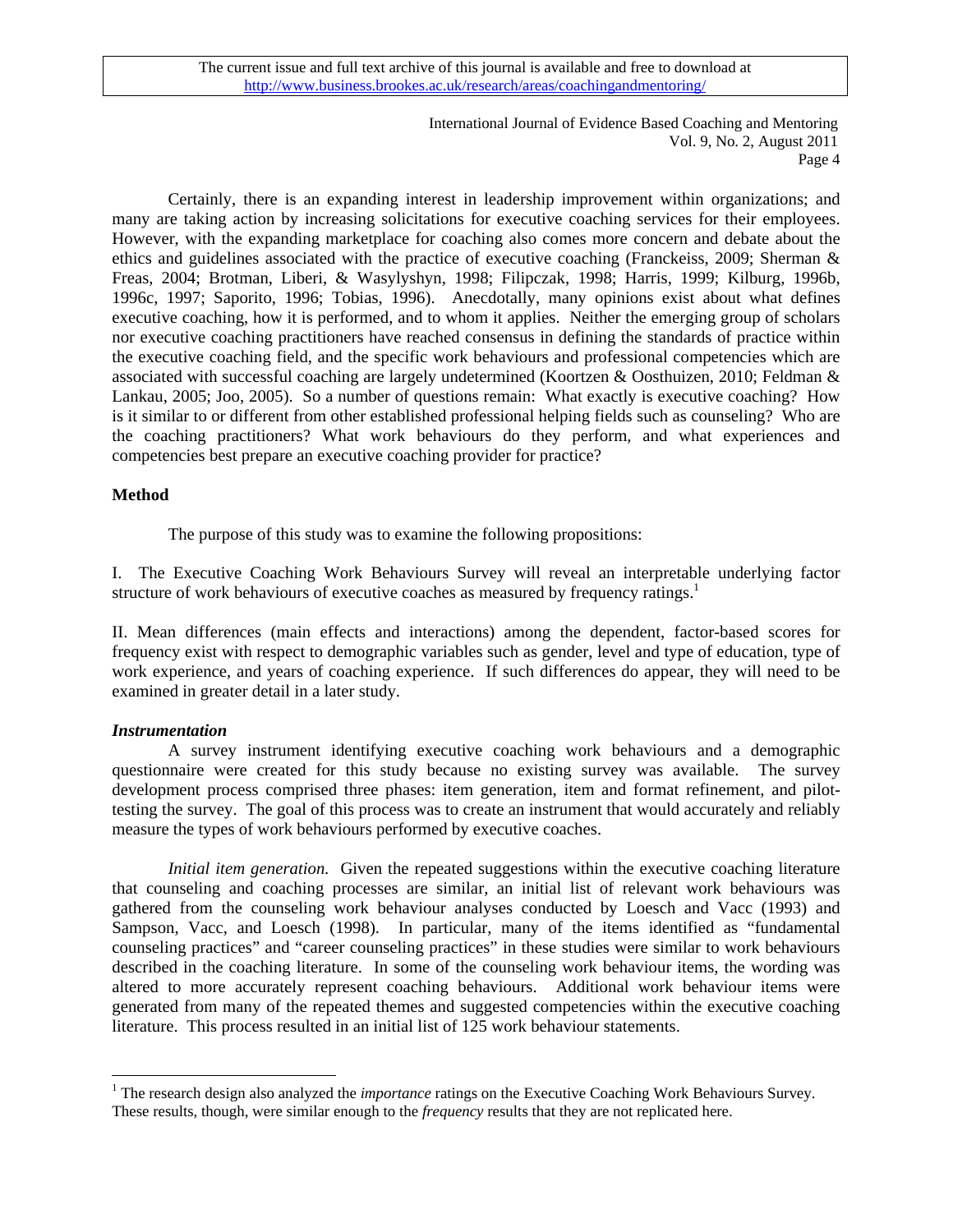> International Journal of Evidence Based Coaching and Mentoring Vol. 9, No. 2, August 2011 Page 5

*Item refinement.* As a way of refining the initial list of items, a focus group composed of five experts in the executive coaching field was convened. These experts were from varying coaching backgrounds averaging 22 years of experience working with business leaders and executives. Each of the experts has published within the executive coaching literature and all have maintained thriving executive coaching practices for more than ten years. The group met initially to help create a more accurate and precise item list. Since no extant, complete list of coaching behaviours existed, the purpose of the expert panel was to assist in generating such a list. They were told that the purpose of the focus group was to review the initial list of possible coaching work behaviour items, add items for consideration, eliminate redundant items, and/or reject items that were considered to be not applicable to the executive coaching process. The focus group met for one hour, but concluded before the group could reach complete agreement on all items. Therefore, the initial meeting was followed by multiple rounds of email correspondence whereby the experts independently reviewed and offered opinions for their support, modification, or deletion for each item. The experts also were able to provide suggestions for items needing adjustments and were able to suggest additional items during these rounds. This type of electronic rounding process has been supported as an appropriate method of item refinement in past studies (Cabaniss, 2002; Linstone, 1978). Two email rounds in total were needed to complete the process of item revision, resulting in a final item list that included 152 items.

*Format refinement.*The refined list of items was combined with Likert scale response options that then formed the initial executive coaching work behaviours survey. The survey used a fivepoint Likert scale format to measure frequency (1 = never, 2 = rarely, 3 = occasionally, 4 = frequently, and  $5 =$  routinely).

*Demographic survey.* A brief demographic questionnaire also was created to assess important data related to each participant's background and experiences. Specifically, the questionnaire assessed participant's age, gender, years of coaching experience, undergraduate and graduate area of study, degrees earned, work history (by field and number of years working in that field), and hours of counseling related training. The content of this survey was created to inform the propositions of the study. The demographic questionnaire and the work behaviours survey were included in the pilot testing process.

*Pilot testing of instrument.*Given the global distribution of the identified research participants and the convenience of web-based surveys, it was decided that an online format would be appropriate for data collection. Therefore, the survey that evolved from the format refinement process was transposed into the online survey service SurveyMonkey.com for pilot testing. This service provider combined an appropriate level of electronic security with a user-friendly interface. An email was sent to 20 coaches from the target organization and they were asked to take the survey and provide feedback regarding format, content, and the time needed to complete both the demographic questionnaire and work behaviours survey. A total of 17 surveys were returned for a return rate of 85%. Based on these responses, appropriate refinements were made to procedures and logistics.

### *Participants*

 Participants were executive coaches from a global leadership training and development organization employing executive coaches from a wide variety of backgrounds. Although this organization requires that their coaches be trained and certified through an internal training program, the coaches are also independent coaching providers and most maintain private coaching practices and professional relationships with other organizations. Nearly all of the executive coaches would have extensive prior training before being accepted into this global leadership training and development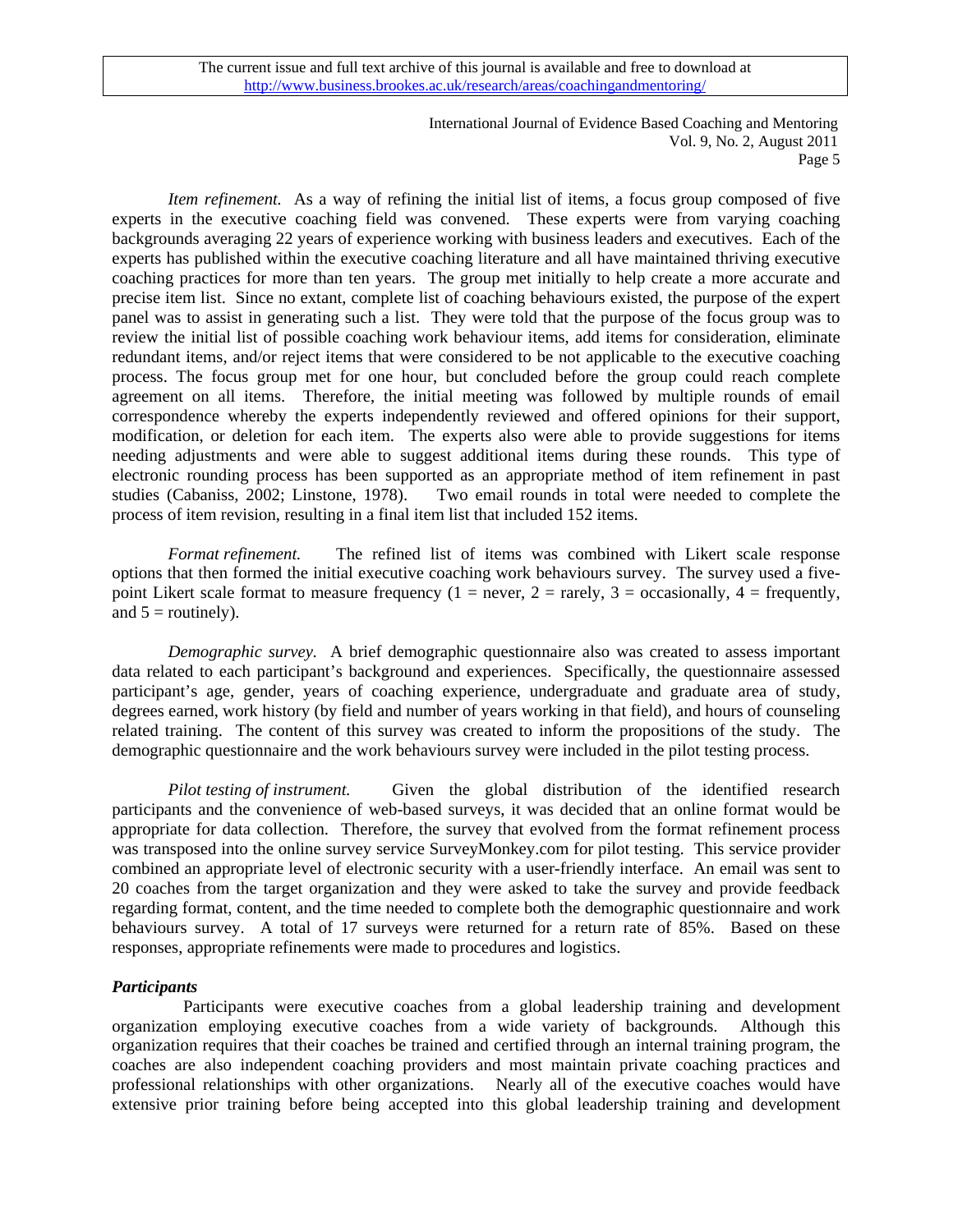International Journal of Evidence Based Coaching and Mentoring Vol. 9, No. 2, August 2011 Page 6

organization. Consequently, it is assumed that although these coaches have an attraction to this organization's coaching philosophy, they would bring a broad range of coaching backgrounds and methodologies.

The sampling procedure used for this study involved obtaining a list of the e-mail addresses of potential participants affiliated with this organization. According to information provided, there were over 500 English speaking executive coaches worldwide who were available for this study. Of those solicited, 130 (26%) completed the Executive Coaching Work Behaviours Survey and these respondents served as the sample for this study.

### *Results of Data Analyses*

Initially, descriptive statistics were used to describe the participants' age, race, gender, educational background, work history, and special training as an executive coach. In addition, descriptive analyses included the means and standard deviations for the frequencies for each of the items. Exploratory common factors factor analysis was used to determine the underlying factor structure of the frequencies within the Executive Coaching Work Behaviour Survey. An examination of scree plots and eigenvalues were used to determine the appropriate number of underlying factors for both dimensions. Once the number of factors was determined, rotation was used as necessary to achieve simple structure, beginning with orthogonal methods and moving to oblique methods. Items with loadings greater than .30 were retained on each factor.

Scales were then created according to the results of the factor analysis; scale scores were created by summing responses across the relevant items. Multivariate analysis of variance (MANOVA) was used to test for main effects of gender, education, work experience, and special training. Scales related to frequency of behaviours were examined using MANOVA techniques. If the omnibus *F* test was significant, additional analyses were conducted to determine the scales for which there are main effects.

 To examine the second proposition, analysis of variance (ANOVA) procedures were used to determine if statistically significant differences existed between the frequency of shared work behaviour responses of executive coaches in this study and those same work behaviour items in the Loesch and Vacc (1993) study (counselor only sample). The ANOVA will include only items which are contained in both studies of work behaviours.

### *Demographic Data*

Demographic information (gender, age, ethnicity, education, work experience, and coaching experience) was gathered as part of the Executive Work Behaviours Survey to provide information about the participants. Demographic data related to age, gender, and ethnicity is reported in Table 1. One noteworthy item is that the majority of the participants were over age 55. Anecdotal information suggests that the mean age of all people providing executive coaching services would be lower than that. The ages of the participants are likely older because of the seniority that is expected to be able to work within this particular global leadership and training development organization.

In addition, demographic information related to the educational backgrounds of executive coaches was gathered for this study. Education was measured by degree level and degree focus/major for those with graduate degrees. Results for degree type were gathered and categorized as undergraduate, master's, and/or doctoral. Results for graduate degree focus/major were gathered and categorized as "counseling related" (counseling, counseling psychology, clinical psychology, social work, human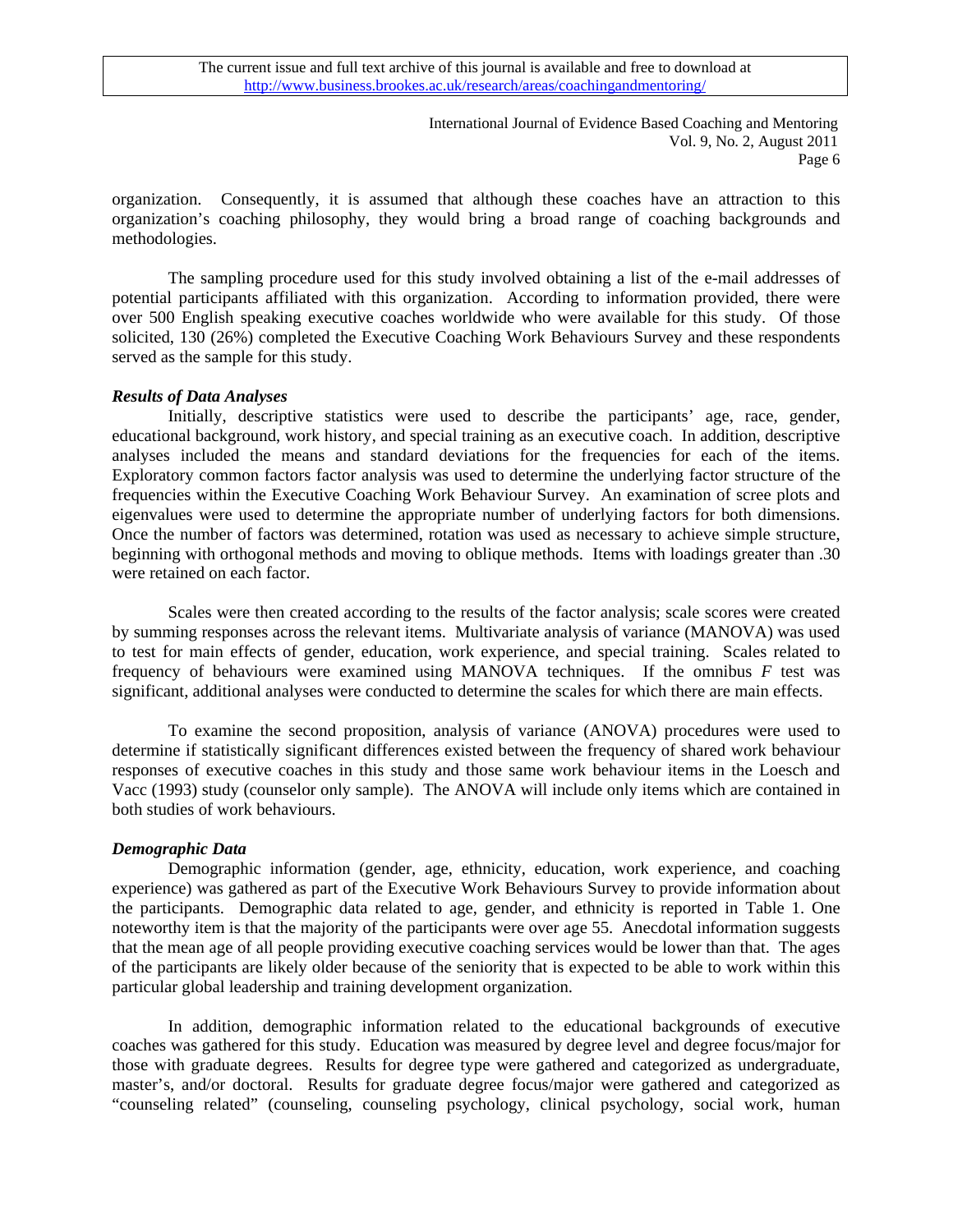International Journal of Evidence Based Coaching and Mentoring Vol. 9, No. 2, August 2011 Page 7

development), "business related" (business administration, organizational development, industrialorganizational psychology), or "other" (education, ministry, law, classical studies, communication, information systems, psychology, political science, library sciences, other). The results are reported in Table 2. Note that nearly half of this sample has doctoral degrees. As with the older age, mentioned above, it is likely that this high level of education is not representative of the field of executive coaches generally, but more a factor of the requirements of this particular global leadership and training development organization.

| Demographic Characteristics             | Percentages       | N        |
|-----------------------------------------|-------------------|----------|
| Age (years)                             |                   |          |
| $26 - 30$                               | .8                |          |
| $31 - 35$                               | .8                |          |
| $36-40$                                 | 5.4               | 7        |
| $41 - 45$                               | 12.3              | 16       |
| $46 - 50$                               | 10.8              | 14       |
| 51-55                                   | 13.1              | 17       |
| 56-60                                   | 30.0              | 39       |
| 61-65                                   | 21.5              | 28       |
| 66-70                                   | 5.4               | 7        |
| Gender                                  |                   |          |
| Male                                    | 32.3              | 42       |
| Female                                  | 67.7              | 88       |
| Ethnic Group                            |                   |          |
| African American/Black                  | 3.1               | 4        |
| American Indian or Alaska Native        | 0.0               | 0        |
| Asian or Pacific Islander               | 0.0               | 0        |
| Caucasian/White                         | 85.4              | 111      |
| Indian (origins of Indian subcontinent) | 0.0               | $\theta$ |
| Latino/Latina/Hispanic                  | 5.4               | 7        |
| Middle Eastern                          | $\boldsymbol{.8}$ |          |
| Other                                   | 5.4               | 7        |

## **Table 1 -** *Demographic Variables*

| Demographic                    | Percentage |    |  |
|--------------------------------|------------|----|--|
| Education (as terminal degree) |            |    |  |
| Undergraduate                  | 7.7        | 10 |  |
| Master's                       | 43.1       | 56 |  |
| Doctoral                       | 49.2       | 64 |  |
| Graduate Field of Study        |            |    |  |
| <b>Counseling Related</b>      | 46.9       | 61 |  |
| <b>Business Related</b>        | 31.5       | 41 |  |
| Other                          | 21.5       | 28 |  |

**Table 2 -** *Additional Demographics from the Executive Coaching Work Behaviours Survey*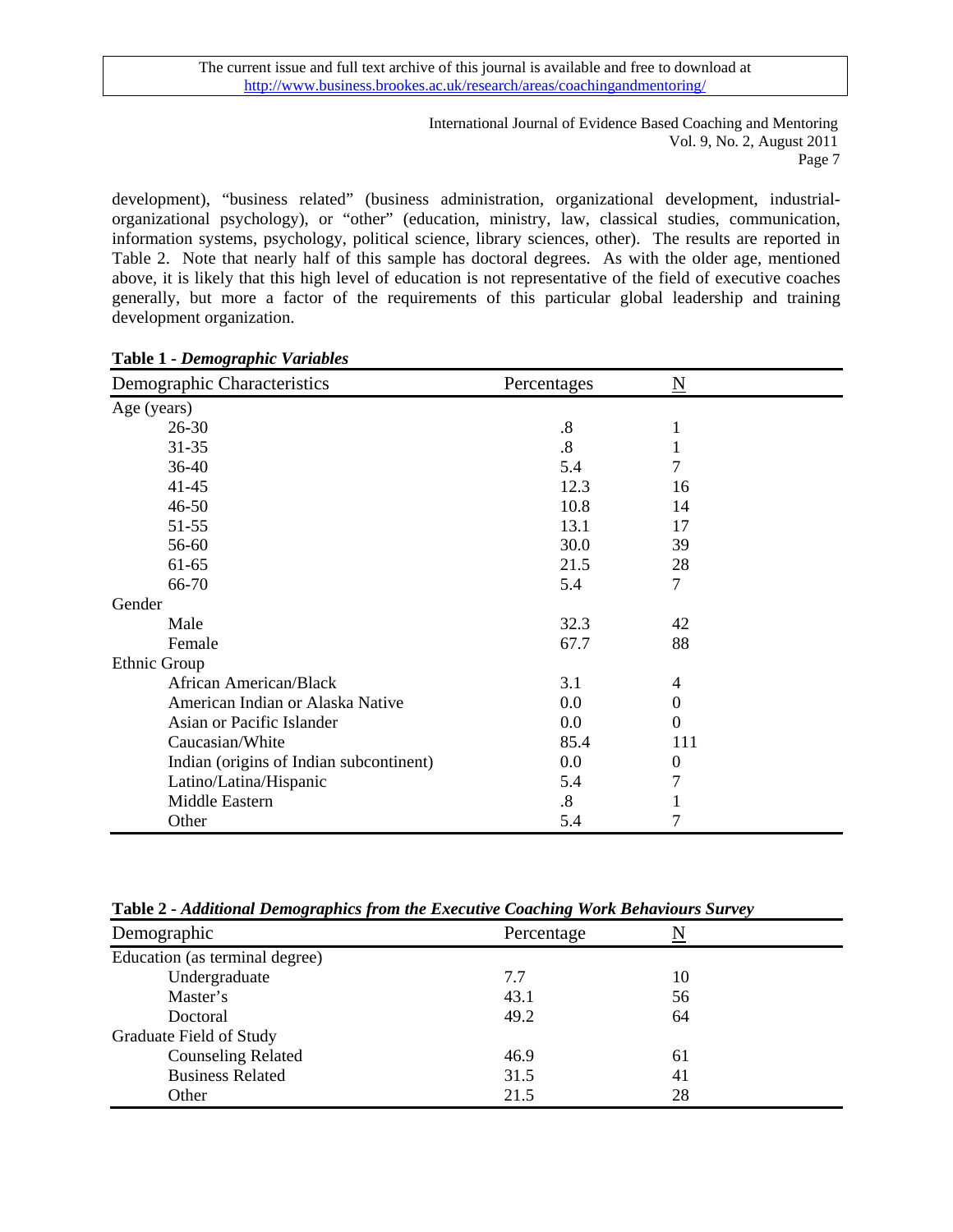> International Journal of Evidence Based Coaching and Mentoring Vol. 9, No. 2, August 2011 Page 8

Demographic information related to the executive coaches' work experiences also were gathered. Work experience was categorized as "Counseling Related" (clinical psychology, counseling, social work), "Business Related" (business administration/management, sales/marketing, human resources, organizational development, industrial-organizational psychology), or "Other" (medical, technical field, academe, teaching/education, ministry/clergy). In addition, the number of years experience for each work history category was determined. Lastly, demographic information for those with Counseling and Business work experience, Counseling Only work experience, Business Only work experience, and Neither (counseling nor business) work experience were gathered. Results are reported in Table 3.

| Demographic                         | Percentage        | N                |
|-------------------------------------|-------------------|------------------|
| Work Experience                     |                   |                  |
| <b>Counseling Related</b>           | 53.8              | 70               |
| $0-1$ years                         | $\boldsymbol{.8}$ | 1                |
| $1-5$ years                         | 3.8               | 5                |
| 5-10 years                          | 7.7               | 10               |
| $10-15$ years                       | 10.8              | 14               |
| $15-20$ years                       | 10.8              | 14               |
| $20-25$ years                       | 3.8               | 5                |
| $25-30$ years                       | 6.9               | 9                |
| $30+$ years                         | 9.2               | 12               |
| <b>Business Related</b>             | 88.5              | 115              |
| 0-1 Years                           | $0.0\,$           | $\boldsymbol{0}$ |
| $1-5$ years                         | 16.2              | 21               |
| $5-10$ years                        | 13.8              | 18               |
| $10-15$ years                       | 16.2              | 21               |
| $15-20$ years                       | 13.8              | 18               |
| $20-25$ years                       | 16.2              | 21               |
| $25-30$ years                       | 8.5               | 11               |
| $30+$ years                         | 3.8               | 5                |
| Other (at some point during career) | 80.8              | 105              |
| Counseling & Business Related       | 47.7              | 62               |
| <b>Counseling Related Only</b>      | 6.2               | 8                |
| <b>Business Related Only</b>        | 40.8              | 53               |
| Neither Business nor Counseling     | 5.4               | 7                |

**Table 3 -** *Work-related Demographics from the Executive Coaching Work Behaviours Survey*

Demographic information related to the executive coaches' years of coaching work experience were also gathered as well as coaches self-reported "coaching orientation." Results are presented in Table 4.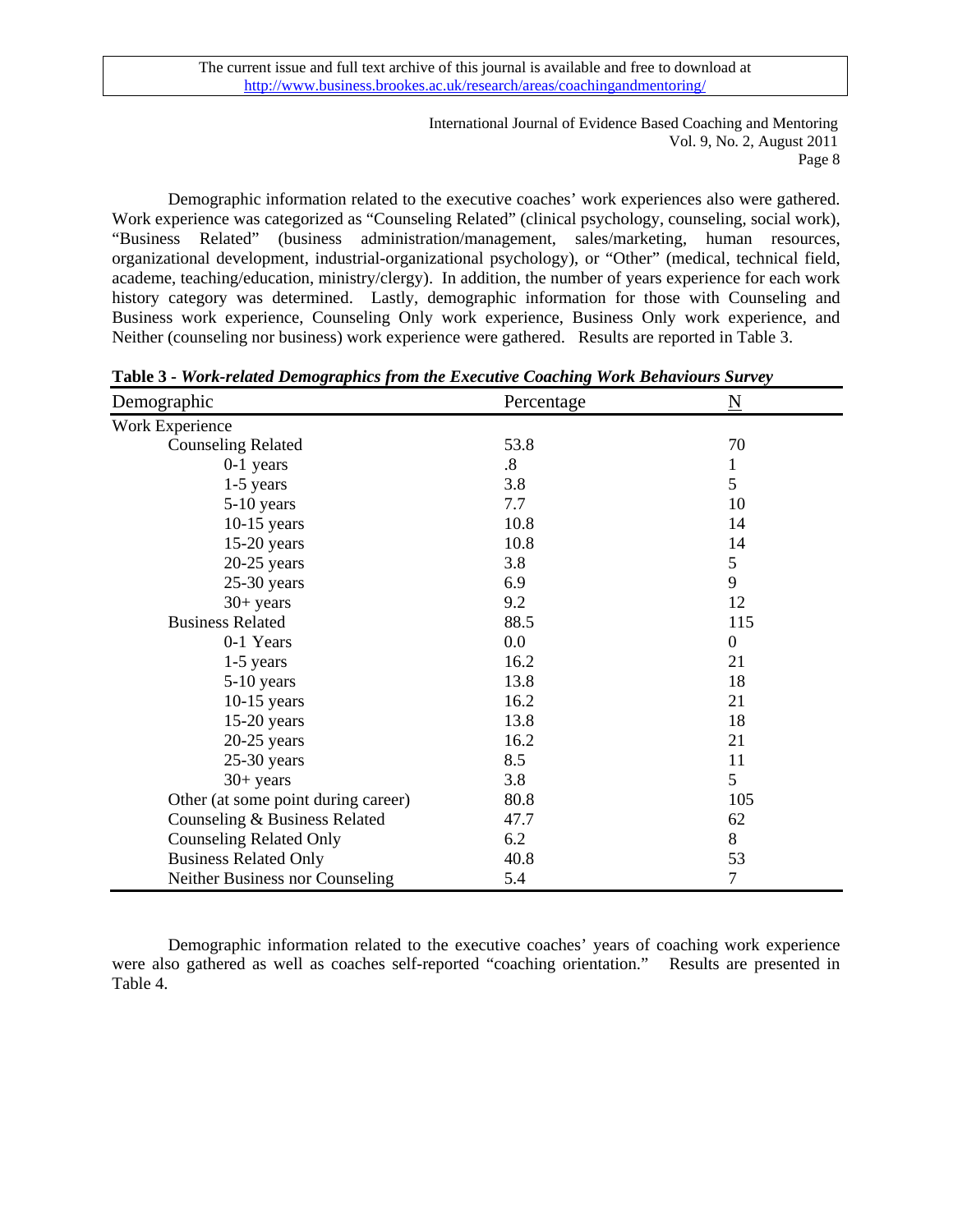> International Journal of Evidence Based Coaching and Mentoring Vol. 9, No. 2, August 2011 Page 9

**Table 4 -** *Coaching Experience Demographics from the Executive Coaching Work Behaviours Survey*

### **Factor Analyses**

 The Executive Coaching Work Behaviours Survey participants completed for this study consisted of 152 items. Due to the relatively small sample size to variable ratio, the initial results of the factor analysis indicated the need to parcel some of the items within the survey by combining items that were similar in content. Items were reviewed to determine which items seemed redundant both descriptively and statistically (having very similar means and standard deviation scores). If items met the criteria for similarity, their scores were collapsed into a single item parcel and renamed. Item parceling is well supported as a reliable way to obtain better fitting factor solutions (Bandalos & Finney, 2001). The parceling process reduced the number of variables from 152 to 84. Ratings were averaged within each parcel.

For the 130 respondents, means, and standard deviations within the parceled data set are presented in the two right columns of Table 6. The means ranged from 1.28 to 4.93 on a 5-point Likert scale. Among the frequency data, the five items with the highest means were: Establish trust, honesty, and respect in the coaching relationship ( $M = 4.93$ ;  $SD = .20$ ), Use open-ended questions as a method for investigation ( $M = 4.89$ ;  $SD = .34$ ), Clarify and understanding of client concerns and challenges ( $M =$ 4.82; SD = .39), Provide direct, honest feedback to client  $(M = 4.78; SD = .41)$ , and Use multi-rater/360 degree instruments ( $\underline{M} = 4.77$ ;  $\underline{SD} = .58$ ). The five executive coaching work behaviours performed least frequently were: Interview client's adult children ( $M = 1.15$ ;  $SD = .44$ ), Interview client's friends ( $M =$ 1.25; SD = .54), Interview client's significant other ( $M = 1.43$ ; SD = .67), Write for publication in the area of coaching  $(M = 1.58; SD = .91)$ , and Interview client's customers  $(M = 1.65; SD = .84)$ . The five executive coaching work behaviours with the most variance were: Maintain a professional website/webpage ( $M = 2.15$ ; SD = 1.67), Maintain membership in coaching-related professional associations (M = 2.51; SD = 1.52), Use computer-assisted assessment (M = 3.32; SD = 1.52), Select instruments appropriate to the client's characteristics and background ( $\underline{M} = 3.48$ ;  $\underline{SD} = 1.22$ ), and, Correspond by appointment with client  $(M = 4.07; SD = 1.20)$ .

Before addressing each of the propositions, a maximum likelihood factor analysis (MLFA) for the parceled executive coaching work behaviour variables was performed in order to determine the underlying dimensions along which frequency for performing coaching work behaviours varied. The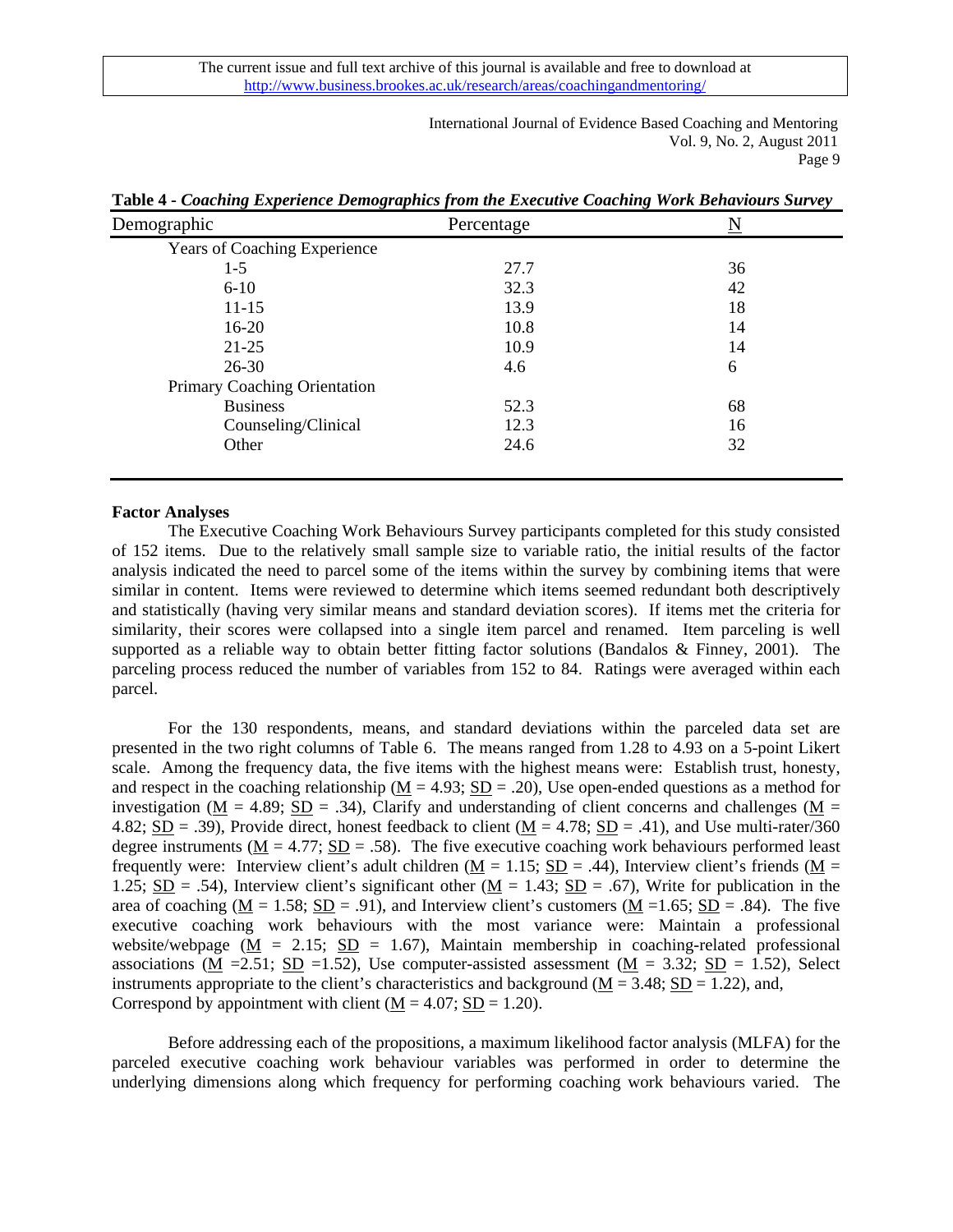International Journal of Evidence Based Coaching and Mentoring Vol. 9, No. 2, August 2011 Page 10

MFLA of the parceled frequency ratings suggested seven factors, based on an initial evaluation of the eigenvalues. The eigenvalues are shown in Table 5.

**Table 5 -** *Maximum Likelihood Factor Analysis (Eigenvalues for Unrotated Factors) for Coaching Work Behaviours* 

| Factor | <b>Eigenvalues</b> |  |
|--------|--------------------|--|
|        | 31.01              |  |
| ി<br>∠ | 10.84              |  |
| 3      | 7.40               |  |
| 4      | 5.61               |  |
| ັ      | 4.83               |  |
| O      | 4.78               |  |
|        | 4.12               |  |

Of these seven factors, the first three accounted for 49.25% of the variance, and had eigenvalues of 31.01, 10.84, and 7.40 respectively. Because the remaining four factors explained proportionally far less variance, and due to the small number of parcels that would have loaded on those remaining factors, it was decided to retain only the three primary factors. An orthogonal transformation using a Varimax rotation was employed to obtain the patterns of loadings that generated the three factor structure used in the subsequent analyses. In the following tables only factor loadings of .30 or higher are listed. It is important to note that the sophistication of statistical tools exceeds the clarity of what is going on in a field at the stage of executive coaching. Consequently, there may be no theoretical explanation for why certain questions loaded on the same factor. It will be left to later studies to continue to hone the interpretive meaning of executive coaching activities.

*Proposition I.* What is the underlying factor structure of work behaviours of executive coaches as measured by frequency ratings on the Executive Coaching Work Behaviours Survey?

 The factor analysis for frequency ratings yielded a three factor structure of executive coaching work behaviours. It should be noted that any items that failed to reach the loading threshold of .30 for any factor were dropped from subsequent analyses. Nine items failed to load on any factor in the factor analysis for frequency ratings. The resulting three factor structure of executive coaching work behaviours as measured by frequency ratings is provided in Table 6.

**Table 6 -** *Coaching Work Behaviours Factor Analysis with Varimax Rotation and Three Factor Solution: Frequency Ratings* 

| Items                                                          |      | <b>Factor Loading</b> |         |      |           |
|----------------------------------------------------------------|------|-----------------------|---------|------|-----------|
|                                                                |      |                       |         | M    | <b>SD</b> |
| Provide coaching skill development training to others          | 0.69 | $-0.07$               | 0.00    | 3.07 | 1.16      |
| Promote/market own coaching business                           | 0.69 | $-0.09$               | $-0.04$ | 2.29 | 0.99      |
| Write for publication in the area of coaching                  | 0.65 | $-0.19$               | 0.03    | 1.58 | 0.91      |
| Assess practice needs                                          | 0.63 | 0.24                  | 0.05    | 3.13 | 0.90      |
| Select instruments appropriate to the client's characteristics | 0.61 | 0.06                  | $-0.04$ | 3.48 | 1.22      |
| and background                                                 |      |                       |         |      |           |
| Use computer-assisted assessment                               | 0.61 | 0.22                  | $-0.11$ | 3.32 | 1.52      |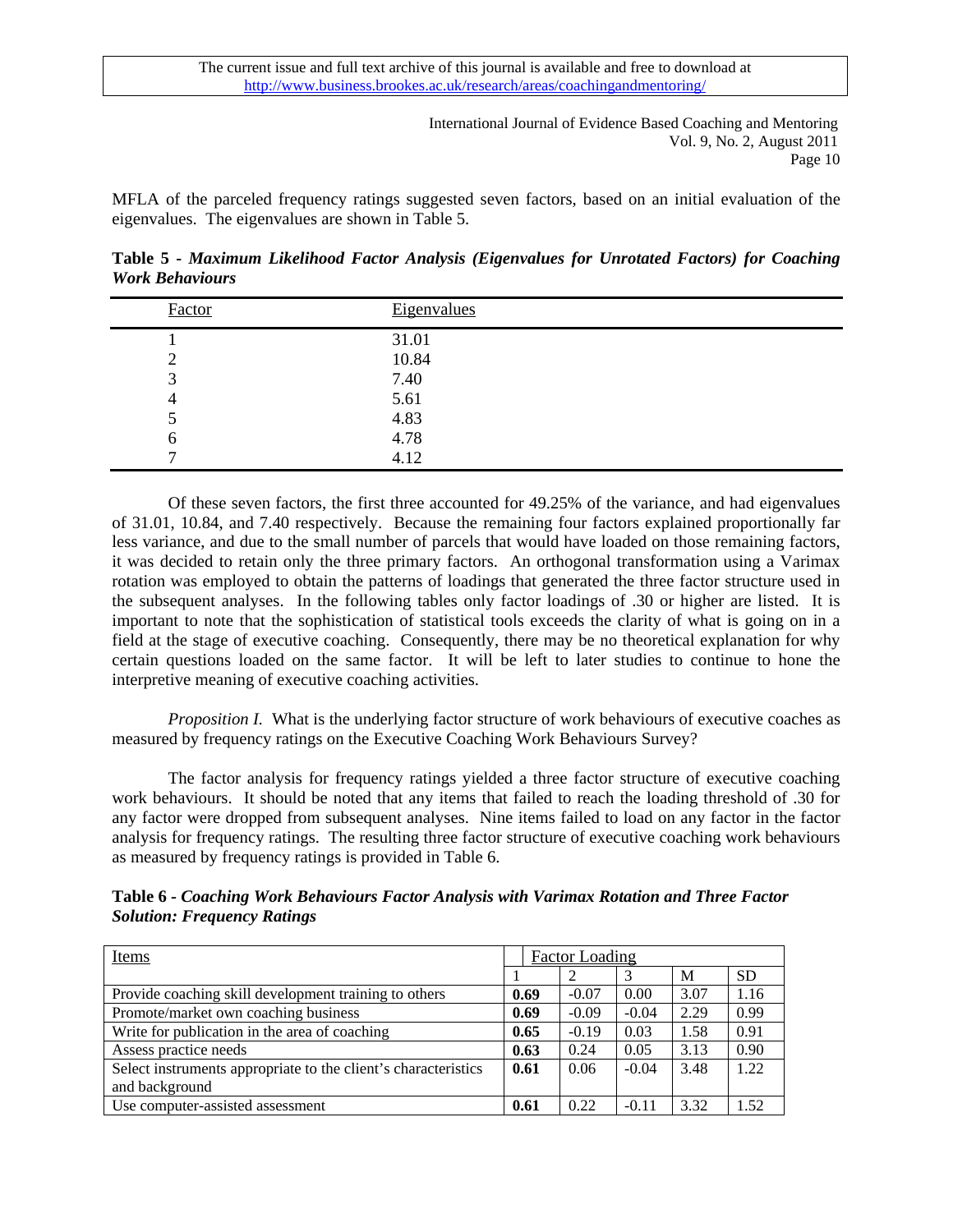# International Journal of Evidence Based Coaching and Mentoring Vol. 9, No. 2, August 2011

Page 11

| Use knowledge of organizational development theories          | 0.59 | 0.24    | 0.14    | 3.48 | 1.13 |
|---------------------------------------------------------------|------|---------|---------|------|------|
| Evaluate the impact of coaching experience with client        | 0.58 | 0.31    | 0.07    | 3.83 | 0.64 |
| Give talks and speeches related to coaching                   | 0.56 | $-0.09$ | $-0.04$ | 2.09 | 0.98 |
| Identify client's support systems                             | 0.56 | 0.36    | 0.14    | 4.14 | 0.72 |
| Engage in administrative activities related to own coaching   | 0.56 | $-0.05$ | 0.33    | 3.63 | 0.54 |
| practice                                                      |      |         |         |      |      |
| Correspond as needed with client                              | 0.55 | $-0.06$ | 0.18    | 3.98 | 1.05 |
| Interview client co-workers.                                  | 0.55 | 0.00    | $-0.06$ | 2.28 | 0.99 |
| Observe client behaviours in person                           | 0.52 | 0.08    | 0.08    | 3.36 | 0.70 |
| Read current professional literature                          | 0.51 | 0.09    | 0.06    | 3.70 | 0.87 |
| Maintain a professional website/webpage                       | 0.51 | $-0.03$ | $-0.08$ | 2.15 | 1.67 |
| Maintain membership in coaching-related professional          | 0.50 | 0.26    | $-0.19$ | 2.51 | 1.52 |
| associations                                                  |      |         |         |      |      |
| Discuss the confidential nature of the coaching relationship  | 0.50 | 0.21    | 0.08    | 3.86 | 0.83 |
| Evaluate level of motivation for achieving goals              | 0.49 | 0.12    | 0.28    | 4.25 | 0.70 |
| Use knowledge of group and team dynamics                      | 0.49 | 0.17    | 0.40    | 4.11 | 0.69 |
| Discuss coaching with other coaches                           | 0.47 | 0.42    | $-0.02$ | 3.01 | 0.65 |
| Evaluate own coaching process                                 | 0.45 | 0.34    | 0.21    | 4.03 | 0.58 |
| Engage in self-development training                           | 0.45 | 0.43    | $-0.04$ | 3.67 | 0.86 |
| Discuss assessment results with client                        | 0.44 | 0.19    | 0.08    | 3.84 | 0.53 |
| Provide career guidance.                                      | 0.44 | 0.04    | 0.18    | 3.18 | 1.02 |
| Identify, develop, and use record keeping methods             | 0.43 | 0.14    | 0.06    | 3.37 | 1.03 |
| Observe other coaches                                         | 0.43 | 0.19    | 0.07    | 2.62 | 0.74 |
| Supervise staff                                               | 0.41 | 0.16    | $-0.12$ | 1.72 | 1.15 |
| Provide coaching via the telephone                            | 0.41 | $-0.08$ | 0.23    | 3.31 | 0.77 |
| Identify coaching goals with client                           | 0.40 | 0.39    | 0.26    | 4.51 | 0.44 |
| Challenge clients to stretch themselves beyond their comfort  | 0.40 | 0.25    | 0.11    | 4.42 | 0.51 |
| zone                                                          |      |         |         |      |      |
| Use print and other media in coaching                         | 0.39 | 0.19    | 0.05    | 3.44 | 0.94 |
|                                                               |      |         |         |      |      |
| Facilitate client's development of decision-making skills     | 0.39 | 0.20    | 0.07    | 3.74 | 0.75 |
| Engage in role playing with client                            | 0.37 | 0.16    | 0.21    | 3.07 | 0.70 |
| Participate in coaching face-to-face                          | 0.36 | 0.11    | 0.13    | 4.38 | 0.70 |
| Use structured activities or exercises for client development | 0.35 | 0.22    | $-0.20$ | 3.15 | 1.06 |
| Model self-awareness                                          | 0.32 | 0.32    | 0.07    | 4.22 | 0.72 |
| Provide multicultural training/education                      | 0.32 | 0.31    | 0.13    | 2.34 | 1.00 |
| Discuss work-life balance issues                              | 0.03 | 0.68    | 0.09    | 3.63 | 0.68 |
| Use understanding of human development norms and trends       | 0.17 | 0.68    | $-0.07$ | 3.27 | 0.89 |
| Share understanding of wellness                               | 0.09 | 0.68    | 0.15    | 3.79 | 0.80 |
| Review client history and biographical information            | 0.01 | 0.58    | 0.10    | 4.09 | 0.57 |
| Use cognitive oriented coaching techniques                    | 0.01 | 0.56    | 0.07    | 3.80 | 0.76 |
| Discuss ethical or legal aspects of coaching                  | 0.25 | 0.54    | 0.06    | 2.61 | 0.72 |
| Inform client about ethical standards and practice            | 0.41 | 0.50    | $-0.07$ | 3.42 | 1.15 |
| Challenge client to test assumptions and personal biases      | 0.21 | 0.48    | 0.34    | 4.30 | 0.62 |
| Use knowledge of modern economic trends                       | 0.13 | 0.48    | 0.12    | 3.10 | 0.95 |
| Assess client's appropriateness for coaching                  | 0.05 | 0.47    | $-0.03$ | 3.12 | 0.71 |
| Use knowledge of current business trends                      | 0.26 | 0.46    | 0.17    | 3.62 | 0.88 |
| Provide/discuss continuing education options for client       | 0.43 | 0.44    | 0.19    | 3.79 | 0.63 |
| Discuss obstacles for client progress/development             | 0.15 | 0.44    | 0.31    | 4.37 | 0.46 |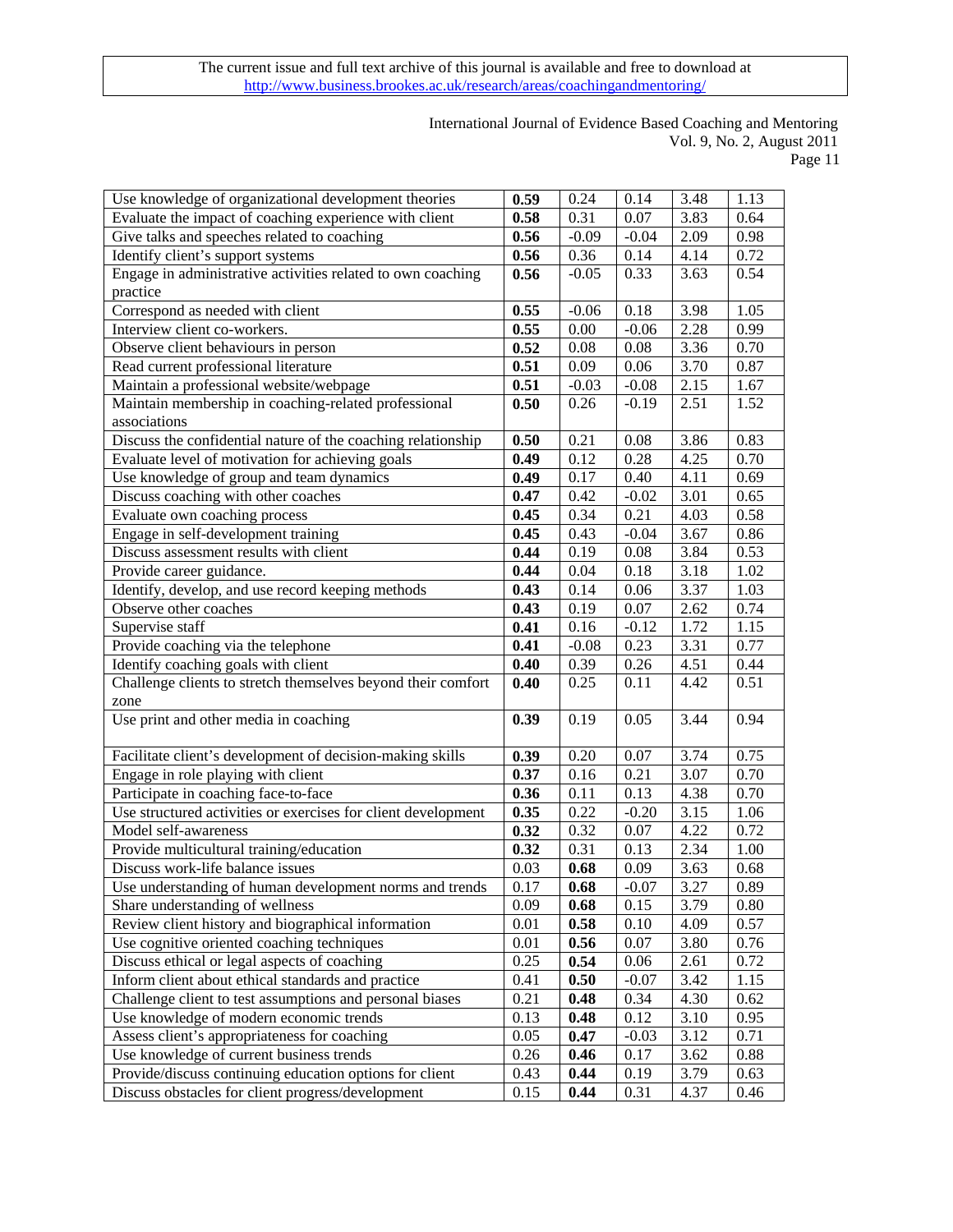# International Journal of Evidence Based Coaching and Mentoring Vol. 9, No. 2, August 2011

Page 12

| Reframe client's problems or challenges                     | 0.17    | 0.43    | 0.13 | 4.44 | 0.58 |
|-------------------------------------------------------------|---------|---------|------|------|------|
| Help client seek alignment between individual goals and     | 0.28    | 0.43    | 0.31 | 4.22 | 0.64 |
| organizational goals                                        |         |         |      |      |      |
| Model effective interpersonal communication                 | 0.21    | 0.37    | 0.22 | 3.92 | 0.60 |
| Use knowledge of business management practices              | 0.26    | 0.34    | 0.23 | 4.16 | 0.77 |
| Provide concrete, actionable ideas for clients to implement | 0.06    | 0.32    | 0.31 | 4.34 | 0.74 |
| Clarify an understanding of client concerns and challenges  | $-0.07$ | 0.06    | 0.64 | 4.82 | 0.39 |
| Establish trust, honesty, and respect in relationship       | $-0.12$ | 0.07    | 0.63 | 4.93 | 0.20 |
| Assess client strengths and development needs               | 0.02    | 0.11    | 0.61 | 4.73 | 0.39 |
| Use/model effective non-verbal communication                | $-0.19$ | 0.25    | 0.53 | 4.74 | 0.33 |
| Discuss client challenges                                   | $-0.10$ | 0.09    | 0.49 | 4.61 | 0.39 |
| Share expertise related to social/interpersonal skills      | 0.23    | 0.45    | 0.48 | 3.95 | 0.63 |
| Use open-ended questions as a method for investigation      | 0.15    | $-0.08$ | 0.45 | 4.89 | 0.34 |
| Select techniques appropriate to help a client              | 0.38    | 0.10    | 0.44 | 4.43 | 0.66 |
| Help client develop an action plan                          | 0.11    | 0.19    | 0.43 | 4.29 | 0.41 |
| Assess goal progress                                        | 0.14    | 0.04    | 0.42 | 4.42 | 0.63 |
| Challenge client to identify insights from experiences      | 0.12    | 0.22    | 0.42 | 4.46 | 0.61 |
| Discuss client employer/organizational context              | 0.12    | 0.14    | 0.41 | 4.27 | 0.64 |
| Use knowledge of leadership theories                        | 0.27    | 0.01    | 0.39 | 4.10 | 0.87 |
| Review client's educational preparations                    | 0.05    | 0.20    | 0.38 | 4.16 | 0.78 |
| Correspond by appointment with client                       | 0.08    | $-0.11$ | 0.36 | 4.07 | 1.20 |
| Provide direct, honest feedback to client                   | 0.26    | 0.03    | 0.33 | 4.78 | 0.41 |
| Discuss personal change with client                         | $-0.06$ | 0.24    | 0.33 | 3.93 | 0.77 |
| Use multi-rater/360 degree instruments                      | $-0.02$ | 0.01    | 0.32 | 4.77 | 0.58 |
| Use knowledge of counseling theories and techniques         | $-0.14$ | 0.17    | 0.32 | 3.70 | 1.10 |

Although not every item fits perfectly into its category based on content interpretation, the general theme of each factor can be plausibly deduced for purposes of naming the factors – subject to the obvious caveat of not assuming that factor naming involves anything more than a subjective interpretation of content. For frequency, factor one was labeled *Professional Coach Activities* and contains items such as Assess practice needs; Promote/market own coaching business; Evaluate own coaching process; and Engage in self-development training. Future research can help determine why both behaviours related to coaching and those that relate to coaching practice management loaded on the first factor.Factor two was labeled *Goal Setting and Attainment Activities* and includes directives aimed at behaviour change that the coach employs in the one-on-one coaching process. These interventions were seen to occur later in the coaching process to more primary interventions such as those in the next factor. Items for *Goal Setting and Attainment Activities* include Discuss work-life balance issues; Share an understanding of wellness; Use knowledge of current business trends; and Discuss obstacles for client progress development. Factor three was labeled *Relationship Activities* and includes items that focus on initial interventions and the coach/client relationship. Items for *Relationship Activities* include: Clarify an understanding of client concerns and challenges; Establish trust, honesty, and respect in relationship; Assess client strengths and development needs; and Use knowledge of counseling theories and techniques. The number of respondents, means, and standard deviations for frequency items within the parceled data set are presented in Table 7.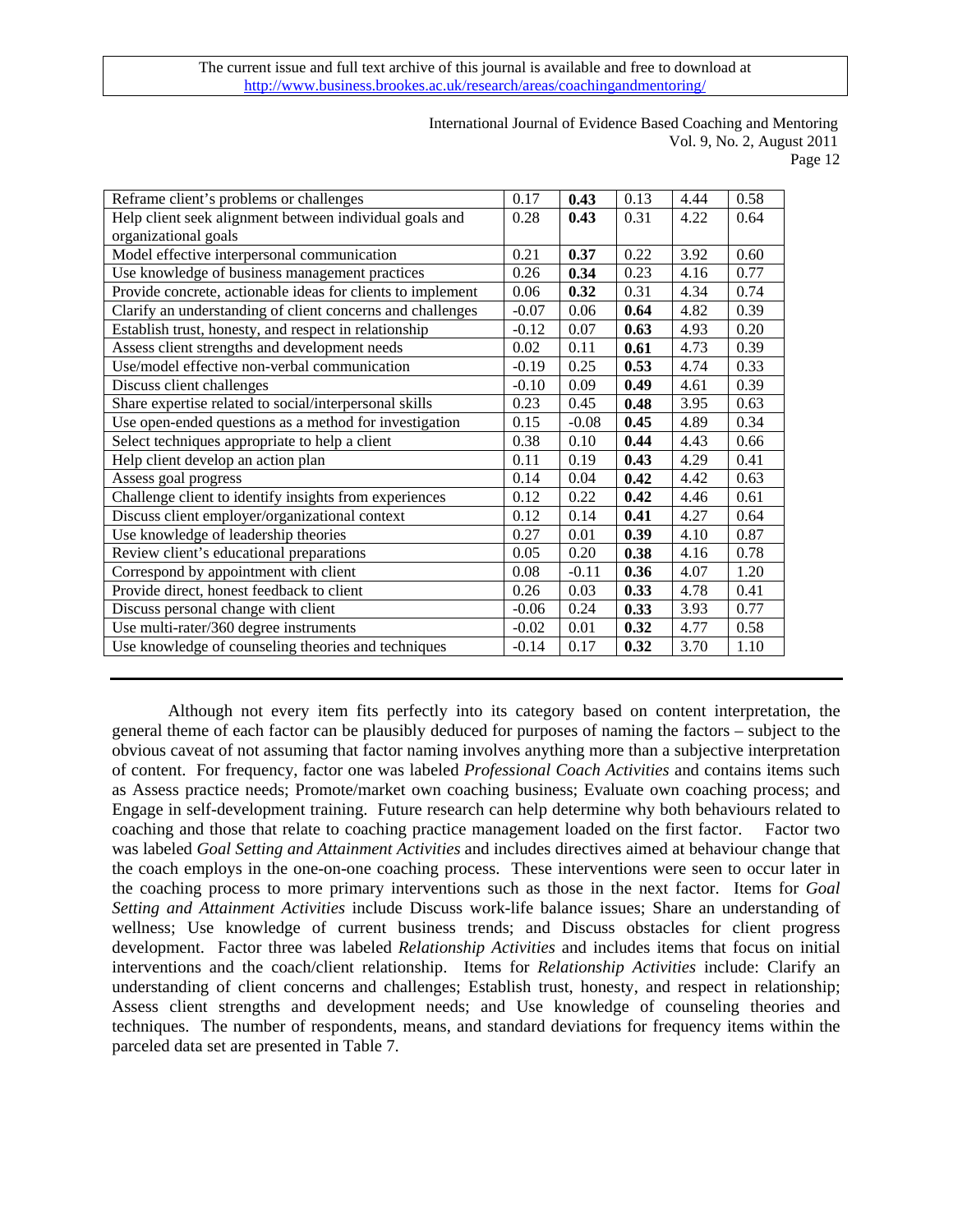> International Journal of Evidence Based Coaching and Mentoring Vol. 9, No. 2, August 2011 Page 13

|                              |                     | Factor 1                 |     |                          | Factor 2 |           | Factor 3 |
|------------------------------|---------------------|--------------------------|-----|--------------------------|----------|-----------|----------|
|                              | $\underline{\rm N}$ | $\underline{\mathbf{M}}$ | SD  | $\underline{\mathbf{M}}$ | SD       | ${\bf M}$ | SD       |
|                              |                     |                          |     |                          |          |           |          |
| <b>Overall Frequency</b>     | 130                 | 3.24                     | .51 | 3.61                     | .46      | 4.44      | .28      |
|                              |                     |                          |     |                          |          |           |          |
| Gender                       |                     |                          |     |                          |          |           |          |
| Male                         | 42                  | 3.31                     | .53 | 3.51                     | .52      | 4.38      | .33      |
| Female                       | 88                  | 3.17                     | .50 | 3.69                     | .41      | 4.49      | .26      |
| <b>Educational Level</b>     |                     |                          |     |                          |          |           |          |
| <b>Bachelors</b>             | 10                  | 3.54                     | .42 | 3.95                     | .58      | 4.52      | .32      |
| <b>Masters</b>               | 56                  | 3.30                     | .51 | 3.71                     | .42      | 4.41      | .29      |
| Doctorate                    | 64                  | 3.09                     | .50 | 3.51                     | .43      | 4.48      | .28      |
| <b>Educational Focus</b>     |                     |                          |     |                          |          |           |          |
| <b>Counseling Related</b>    | 61                  | 3.10                     | .51 | 3.59                     | .44      | 4.47      | .26      |
| <b>Business Related</b>      | 41                  | 3.39                     | .45 | 3.63                     | .52      | 4.37      | .34      |
| Other                        | 28                  | 3.22                     | .54 | 3.72                     | .40      | 4.53      | .24      |
| Work Experience              |                     |                          |     |                          |          |           |          |
| Counseling Only              | 8                   | 3.08                     | .48 | 3.54                     | .23      | 4.42      | .29      |
| <b>Business Only</b>         | 53                  | 3.38                     | .53 | 3.62                     | .53      | 4.43      | .28      |
| Counseling & Business        | 62                  | 3.11                     | .49 | 3.67                     | .42      | 4.47      | .30      |
| Neither                      | 7                   | 3.10                     | .36 | 3.36                     | .17      | 4.44      | .30      |
| Years of Coaching Experience |                     |                          |     |                          |          |           |          |
| 1-5 Years                    | 36                  | 3.17                     | .44 | 3.43                     | .36      | 4.40      | .30      |
| 5-15 Years                   | 60                  | 3.29                     | .57 | 3.72                     | .51      | 4.47      | .27      |
| $15 + Years$                 | 34                  | 3.13                     | .46 | 3.68                     | .39      | 4.47      | .31      |

## **Table 7 -** *Means and Standard Deviations for Demographic Variables by Factor*

Factor 1 = *Professional Coach Activities*, Factor 2 = *Goal Setting and Attainment Activities*, Factor 3 = *Relationship Activities*

*Proposition II.* Are there mean differences (main effects and interactions) among the dependent, factor-based scores with respect to demographic variables such as gender, level and type of education, type of work experience, and years of coaching experience?

To address proposition two, the factor scores calculated from the means of each factor for each respondent were used to perform a multivariate analysis of variance (MANOVA). The three factor-based scores for frequency were used as the dependent variables. Gender, Level of Education, Type of Education, Type of Work Experience, and Years of Coaching Experience were used as the independent variables. Results of the MANOVA's for frequency are reported in Table 8.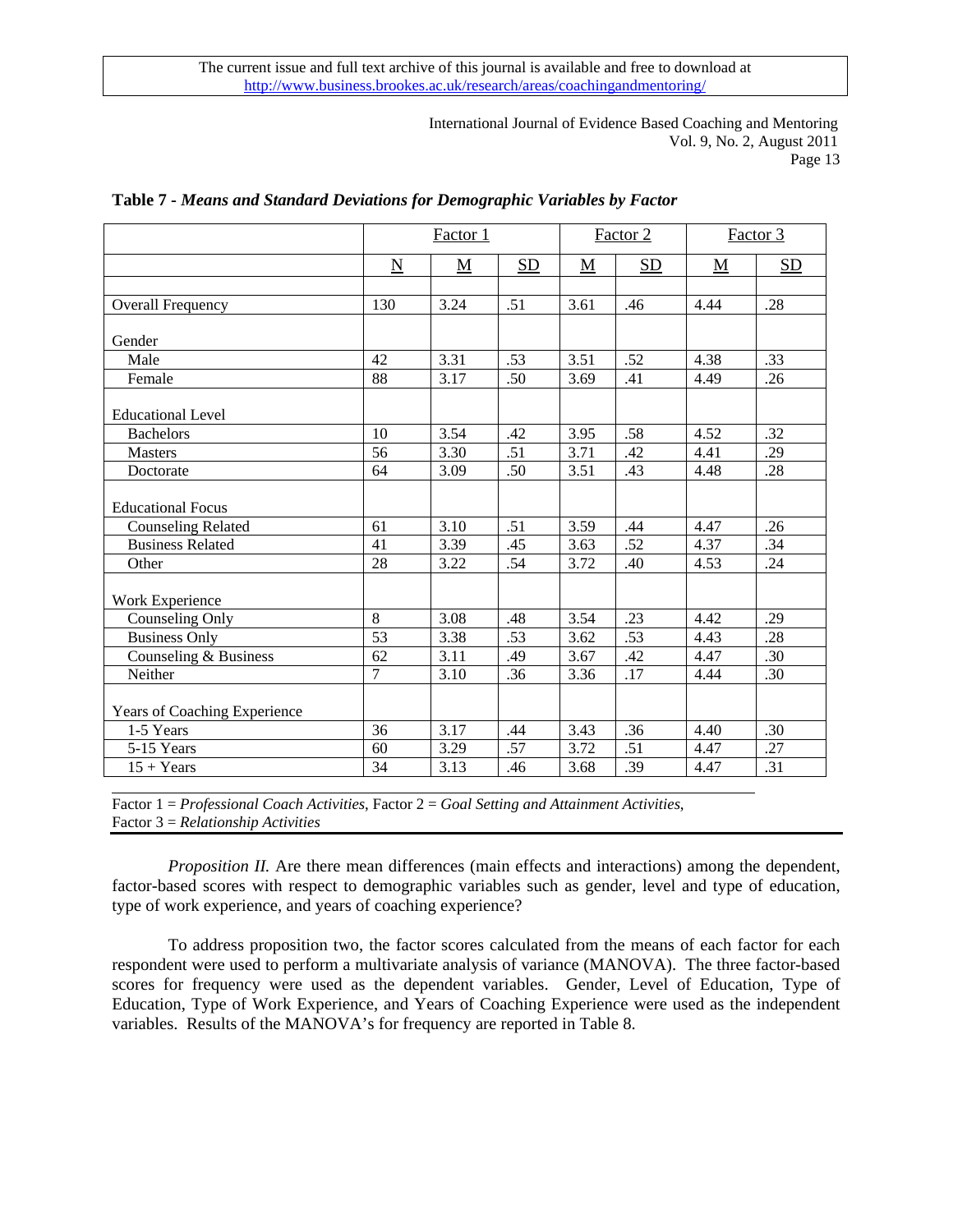> International Journal of Evidence Based Coaching and Mentoring Vol. 9, No. 2, August 2011 Page 14

| F Statistic                         |        |          |          |          |
|-------------------------------------|--------|----------|----------|----------|
| Source                              | Wilks' | Factor 1 | Factor 2 | Factor 3 |
|                                     | Lambda |          |          |          |
| Gender                              | .90    | 2.13     | $4.49*$  | $4.62*$  |
| <b>Educational Level (terminal</b>  | .84    | $4.87*$  | $6.31*$  | 1.13     |
| degree)                             |        |          |          |          |
| Educational Focus (Area of          | .87    | $4.17*$  | .85      | 2.96     |
| study/major)                        |        |          |          |          |
| Work Experience                     | .88    | $3.27*$  | 1.12     | .20      |
| <b>Years of Coaching Experience</b> | .91    | 1.24     | $5.37*$  | .71      |
|                                     |        |          |          |          |

### **Table 8 -** *Differences in Demographic Main Effects*

 $*_{p} < .05$ 

There were significant main effects for Gender, Education Level, Educational Focus, Work Experience, and Years of Coaching. Follow-up analyses using Tukey's HSD (Honestly Significant Difference) post-hoc comparisons were conducted to examine the main effects in detail for the individual factor-based frequency score variables. For Gender, women rated frequency for performing work behaviours in Factor 2 - *Goal Setting and Attainment Activities* and Factor-3 – *Relationship Activities* significantly higher than men ( $p < .05$ ). For Education Level, those with Bachelor's degrees rated frequency for performing Factor 1 – *Professional Coach Activities* and Factor 2 – *Goal Setting and Attainment Activities* behaviours significantly higher than those with Doctoral Degrees (p < .05). For Educational Focus, those with business-related graduate education rated their frequency for performing work behaviours in Factor 1 – *Professional Coach Activities* significantly higher than those with counseling-related graduate educations ( $p < .05$ ). For Work Experience, those with business only work experiences rated frequency for performing Factor 1 – *Professional Coach Activities* work behaviours significantly higher than those with Business and Counseling combined work experiences ( $p < .05$ ). For Years Coaching Experience, those with five or more years of experience rated their frequency for performing Factor 2 – *Goal Setting and Attainment Activities* work behaviours significantly higher than those with less than five years of coaching experience ( $p < .05$ ).

A significant interaction was found for Education Level by Educational Focus across Factor 2 – *Goal Setting and Attainment Activities* behaviours; however, due to the small number of respondents ( $N =$ 2) who held the demographic criteria included in this interaction, the results are not considered valid. No significant interaction effects were found among any of the other demographic variables. Results for interaction effects for frequency are reported in Table 9.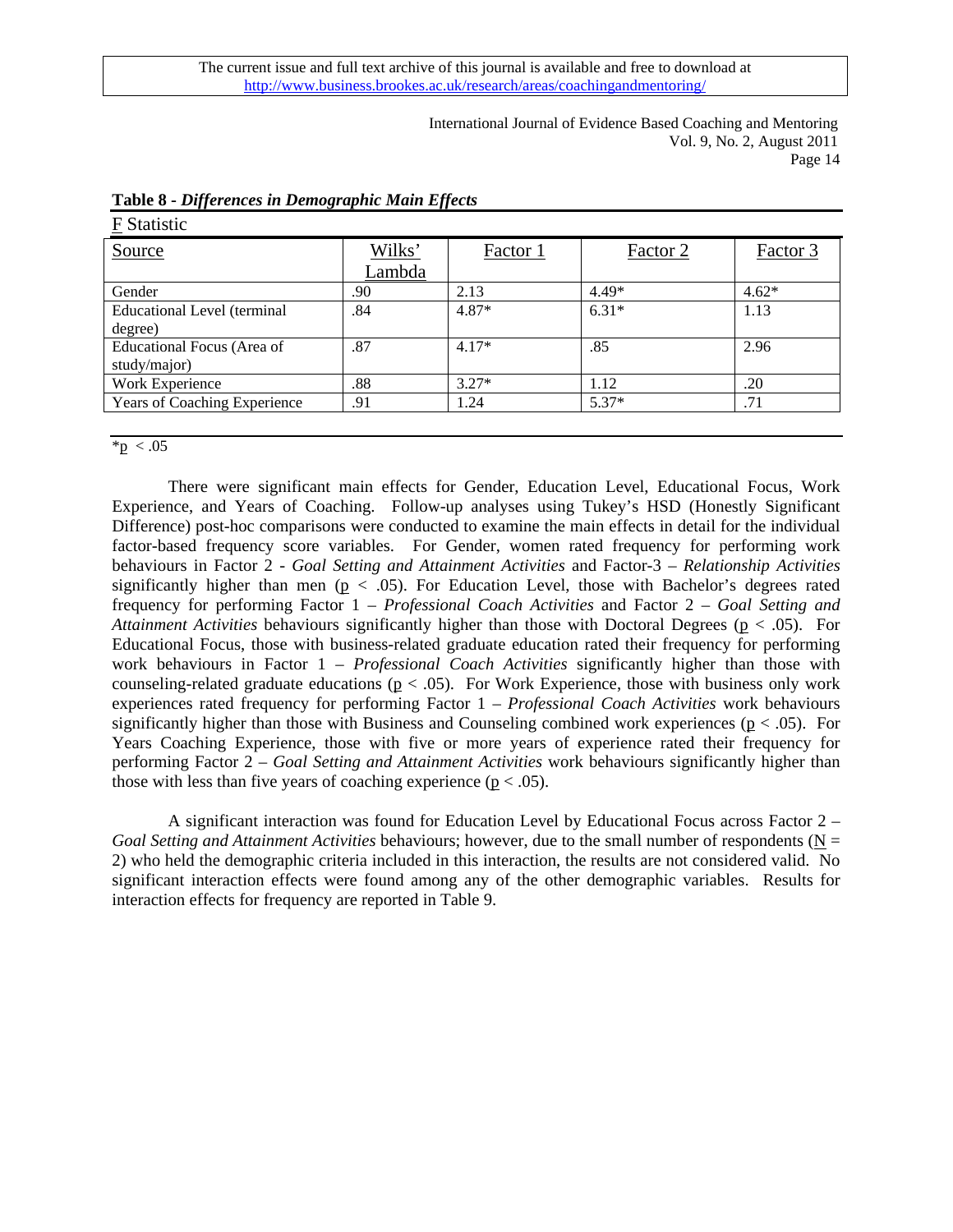> International Journal of Evidence Based Coaching and Mentoring Vol. 9, No. 2, August 2011 Page 15

| <b>F</b> Statistic                |        |          |                      |          |
|-----------------------------------|--------|----------|----------------------|----------|
| Source                            | Wilks' | Factor 1 | Factor 2             | Factor 3 |
|                                   | Lambda |          |                      |          |
| Gender X Educational Level        | .62    | .68      | .34                  | .71      |
| <b>Gender X Educational Focus</b> | .93    | .07      | 2.83                 | 1.53     |
| Gender X Work Experience          | 1.82   | 2.25     | 1.37                 | .15      |
| Gender X Years Coaching           | .71    | .36      | .28                  | 1.08     |
| Experience                        |        |          |                      |          |
| <b>Educational Level X</b>        | 1.66   | .76      | $3.48*$ <sup>+</sup> | 1.69     |
| <b>Educational Focus</b>          |        |          |                      |          |
| <b>Educational Level X Work</b>   | 1.57   | .19      | 2.05                 | .95      |
| Experience                        |        |          |                      |          |
| <b>Educational Level X Years</b>  | 1.44   | .99      | 2.10                 | 1.41     |
| Coaching Experience               |        |          |                      |          |
| <b>Educational Focus X Work</b>   | .90    | .87      | .44                  | 1.33     |
| Experience                        |        |          |                      |          |
| <b>Educational Focus X Years</b>  | 1.03   | 1.27     | 2.07                 | .89      |
| Coaching Experience               |        |          |                      |          |
| Work Experience X Years           | 1.44   | 1.22     | 1.07                 | 1.76     |
| <b>Coaching Experience</b>        |        |          |                      |          |

|  | Table 9 - Differences in Demographic Interaction Effects |  |
|--|----------------------------------------------------------|--|
|  |                                                          |  |

### $*_{\mathbf{p}} < .05$

Due to the small number of respondents who fit this interaction, significant results should be interpreted with caution.

### **Discussion**

## *Proposition I: The Executive Coaching Work Behaviours Survey will reveal an interpretable underlying factor structure of work behaviours of executive coaches as measured by frequency ratings.*

The results of the factor analyses provided a clear response for Proposition I. In addition, the factor analyses for this study supported assertions that have been espoused within the executive coaching literature for some time. For example, the executive coaching literature suggests that executive coaching is typically conducted in a way that involves relationship building, intervention (behaviour change), and follow-up (Stern, 2008; Feldman & Lankau, 2005; Frisch, 2001, Gilmore, 2002; Kiel et al., 1996; Kilburg, 1996c, 1997). Although developing a process model for executive coaching was not the aim of this study, the factor structure of the executive coaching work behaviour items does suggest that relationship-building and behaviour change are definable parts of the executive coaching process.

In fact, much of the executive coaching literature has focused on the relational and behaviour changing aspects of coaching with little empirical evidence to directly support these concepts as making up part of the variance in coaching work behaviours (Visser, 2010; Hart et al., from awareness to action," and "Challenge and encourage clients to take action towards accomplishing goals" were within those same factors and rated on average as frequently used and highly important among coaches.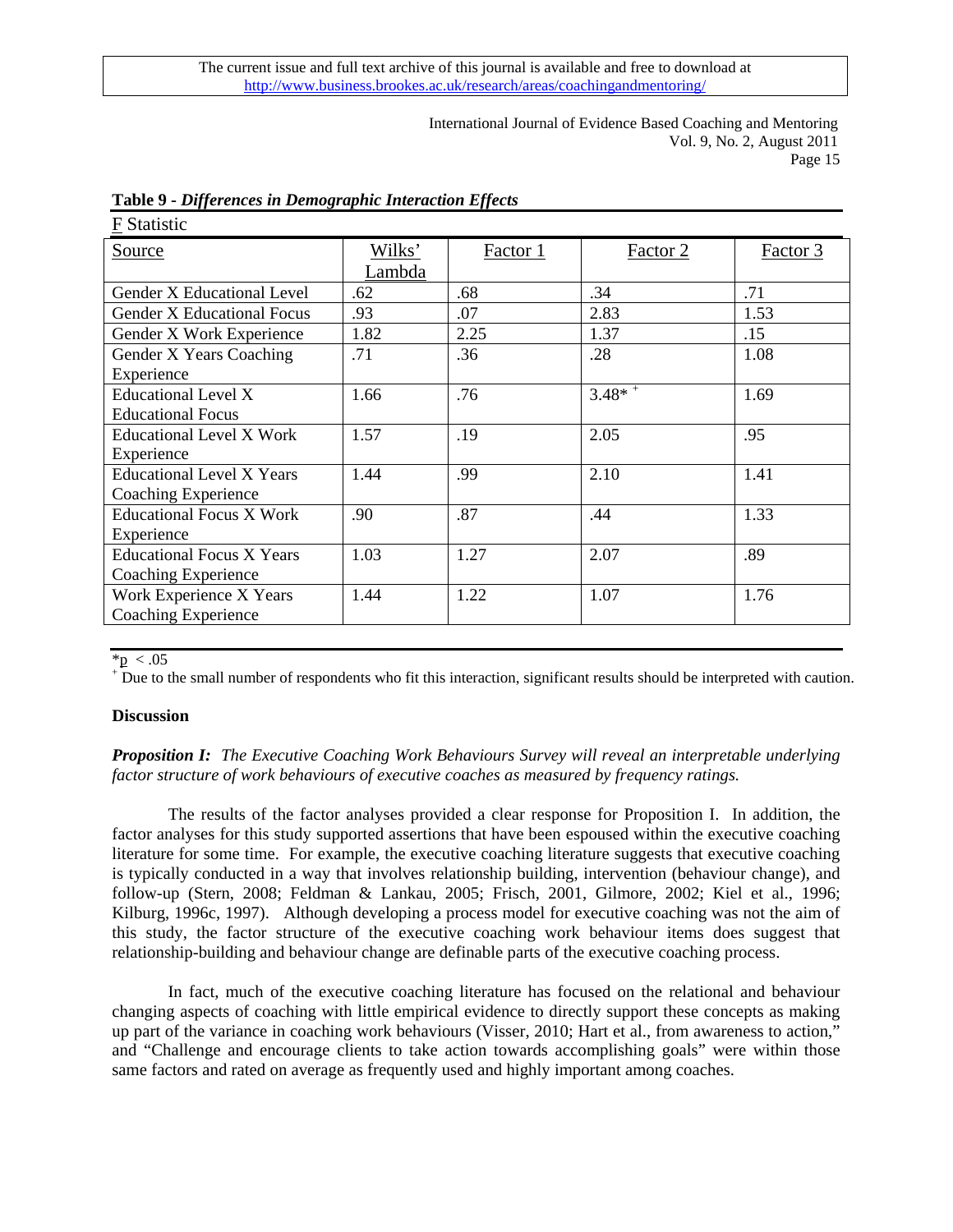> International Journal of Evidence Based Coaching and Mentoring Vol. 9, No. 2, August 2011 Page 16

Although not predicted by prior coaching research but quite consistent with prior counseling research, executive coaching work behaviours that involve the promotion and maintenance of the professional coaching identity and practice did cluster (Loesch & Vacc, 1993; Nassar-McMillan & Borders, 1999). Work behaviours represented in the *Professional Coach Activities* factor are a part of the executive coaches' experiences; however, they tend to be underemphasized in the literature in relation to other coaching work behaviours deemed more fundamental. This under emphasis within the literature reflects the findings of this study, in that participants rated the frequency with which they engaged in *Professional Coach Activities* work behaviours on average less than the mean scores for frequency for behaviours within the *Relationship Activities* and *Goal Setting and Attainment Activities* factors. Coaching items within this factor such as "Supervise staff," "Give talks and speeches related to executive coaching," "Develop reports," "Maintain membership in coaching-related professional associations," and "Engage in advertising and marketing," were not considered as pertinent to the practice of executive coaching as items represented in the other factors - a trend evident in counselor work behaviour studies as well (Loesch & Vacc, 1993).

Overall, the factors that emerged for frequency in this study generally support the trend throughout the executive coaching literature that focuses on the coach-client relationship and behaviour change as fundamental to the practice of executive coaching.

## *Proposition II: Mean differences (main effects and interactions) among the dependent, factor-based scores for frequency exist with respect to demographic variables such as gender, level and type of education, type of work experience, and years of coaching experience.*

*Gender.* There were significant main effects for gender for the *Relationship Activities* factor. Women reported a higher frequency for engaging in these behaviours than did men in the 2001; Quick & Macik-Frey, 2004; Stern, 2004; Ting & Sisco, 2006; Witherspoon & White, 1996). Confirming the assumption that has existed, this study found that the coaching work behaviours rated most frequent were within the *Relationship Activities* and *Goal Setting and Attainment Activities* factors, and included relationship-based items such as "Maintain a sense of trust," "Maintain honest and straightforward communication," "Use appropriate body language when in person with the client," "Use non-verbal signs of attentiveness," and "Use reflective listening skills." Likewise, behaviour change items such as "Collaborate with client in establishing coaching goals," "Coach clients concerning personal change," "Help client move study. Given the rapport building and relationship development nature of the work behaviours included in these factors, it is not surprising that women may show an inclination to maximize these coaching behaviours. It is well documented in studies examining gender differences that women are more relationship focused than men (Pease & Pease, 2000).

*Education level.* Educational level for coaches in this study was categorized as Bachelor's, Master's, or Doctoral degree (as the terminal degree). For Education Level, those coaches with Bachelor's degrees rated the frequency for performing work behaviours within *Professional Coach Activities* as significantly higher than those with Doctoral degrees. The emphasis given among those with Bachelor's degrees to *Professional Coach Activities* work behaviours is not clearly understood, although it could be that the behaviours needed to maintain a professional identity and promote a professional practice may be amplified for those with less educational credibility, especially in a profession where higher education levels provide face validity and the notion of expertise. In general, those with Doctoral degrees placed less emphasis on *Professional Coach Activities* than those without Doctorates.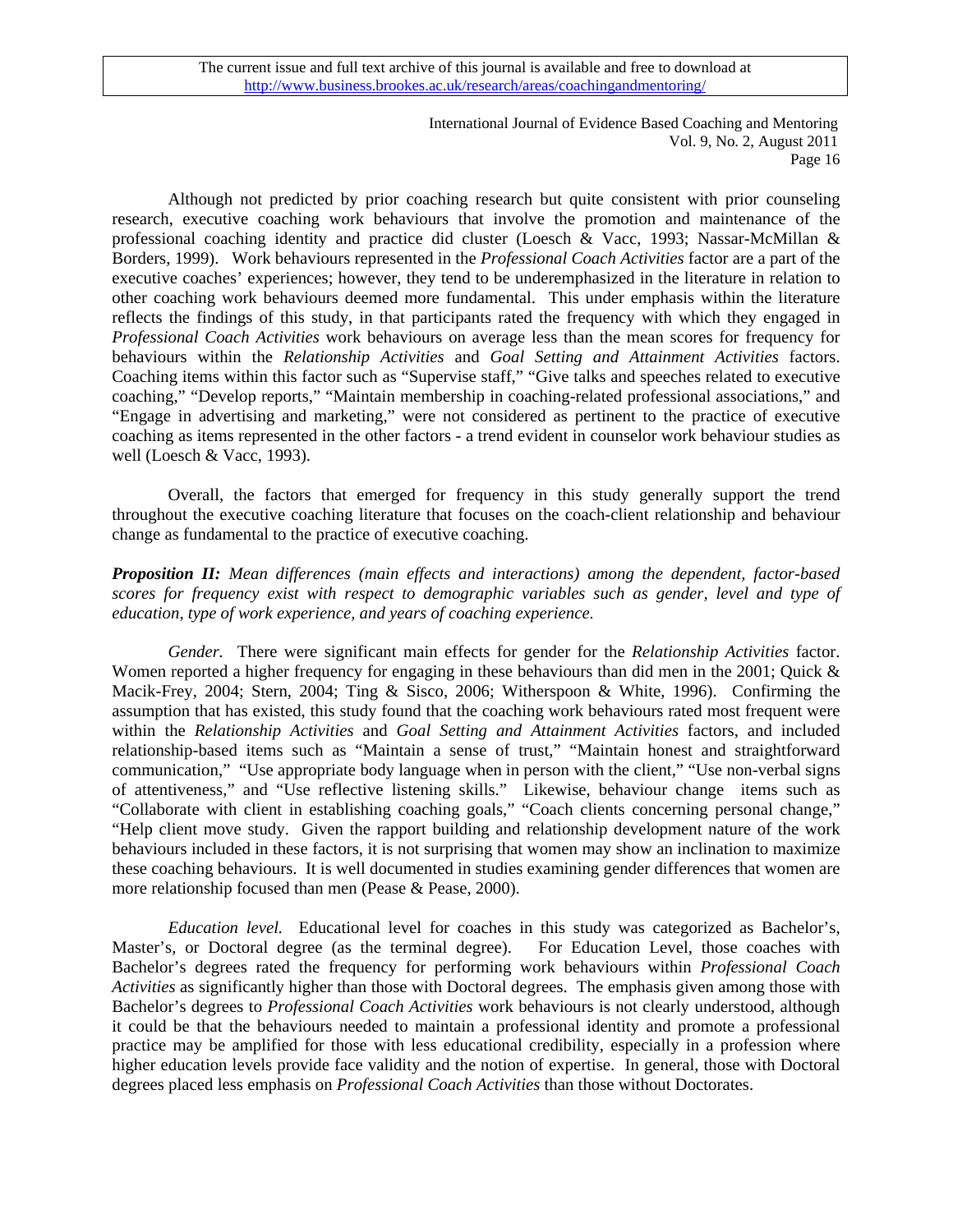> International Journal of Evidence Based Coaching and Mentoring Vol. 9, No. 2, August 2011 Page 17

In addition, those with Bachelor's degrees reported more frequently performing work behaviours within *Goal Setting and Attainment Activities* than those with Doctoral degrees. Interestingly, an interaction effect of Education Level and Educational Focus indicated that those with bachelor's degrees with a business-related focus had significantly higher frequency ratings for *Goal Setting and Attainment Activities* behaviours than those with Doctoral degrees and a business related focus. These results should be interpreted with caution, however, as only ten participants in this study reported a Bachelor's degree as their terminal degree and of those ten only four reported a Bachelor's with a business-related focus.

*Educational focus.* Educational Focus was categorized as counseling-related, business-related, or other (non-counseling/non-business). For Educational Focus, those with business-related educations rated their frequency for performing work behaviours in the *Professional Coach Activities* factor significantly higher than those with counseling-related educations. Interestingly, those coaches having counseling-related educations did not significantly differ in their reported frequency ratings of coaching work behaviours beyond the diminished frequency ratings for *Professional Coach Activities*.

*Work experience.* Work experience was categorized as counseling only, business only, counseling and business, and neither (counseling nor business). For Work Experience, those with business only work experiences rated frequency for performing *Professional Coach Activities* work behaviours significantly higher than those with business and counseling combined work experiences. It is not entirely clear why those with pure business backgrounds tended to emphasize these work behaviours, but given that many of these behaviours relate directly with the promotion of a coaching practice/business, intuitive connections can be inferred. Most strikingly, however, was that professional work experiences did not seem to have any effect on how coaches approach the intervention and relational aspects of coaching. Opinions within the executive coaching literature that suppose that coaches with counseling-related work experiences would emphasize certain aspects of coaching more than others are not supported by the results of this study. Furthermore, assertions that coaches with primarily business-related work experience would bring that bias to their coaching work go unfounded in relation to these results (Stern, 2008).

*Coaching experience.* For Coaching Experience, those with five or more years of experience rated their frequency for performing *Goal Setting and Attainment Activities* significantly higher than those with less than five years experience. These work behaviours focused primarily on the steps for client growth and development beyond the initial relationship building stage of coaching. It could be argued that those with significant coaching experience have a deeper understanding and appreciation for the work behaviours needed to push the coaching intervention beyond its primary gains. The executive coaching literature supports the notion of "master coach" as a title indicating significant coaching tenure and experiences (Ting & Sisco, 2006). Master coaches anecdotally are believed to take coaching to a more advanced level, which would be consistent with the theme established with the *Goal Setting and Attainment Activities* factor.

## **Conclusions**

 The creation of a valid set of executive coaching work behaviours, which was an important part of this study, contributes to the academic study of the field of executive coaching. Although executive coaching has emerged as a viable profession that has established itself as a common contributor to the training and development agendas of major organizations, very few empirical studies have examined the process of executive coaching at the behavioural level (Glunk & Follini, 2011). Specific coaching work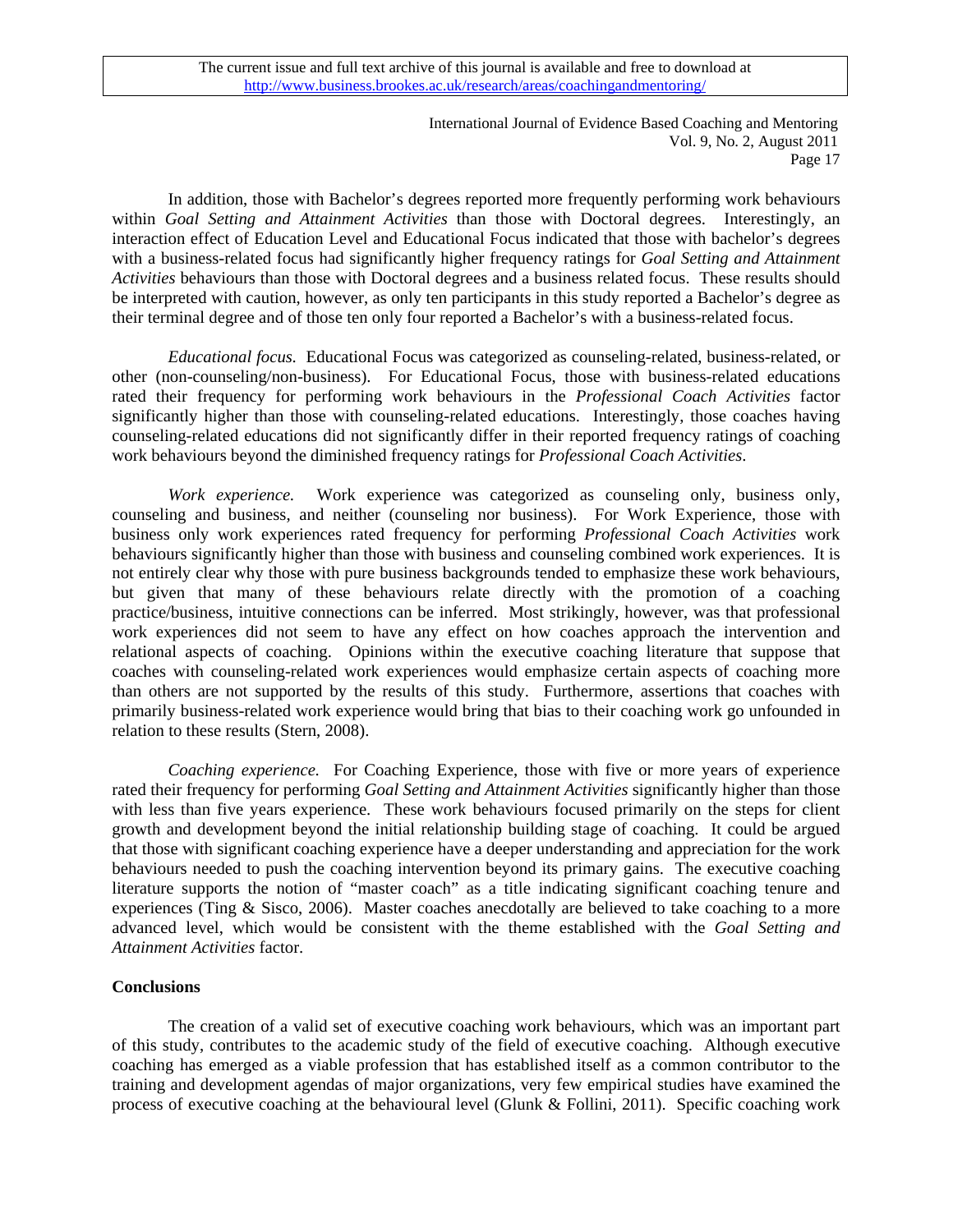> International Journal of Evidence Based Coaching and Mentoring Vol. 9, No. 2, August 2011 Page 18

behaviours have been implied by past research but never accounted for empirically. In doing so, this study confirmed that executive coaches participate in work-based, client-focused, one-on-one experiences that challenge clients to assess their strengths, analyze their needs for development, and enact of plans for growth and improvement. This study confirmed that coaches draw on specific competencies related to relationship building and behavioural interventions with the client, and competencies that allow for coaches to develop independent coaching practices/businesses. However, results also suggested that the needed competencies to achieve professional level performance as an executive coach are not derived from particular educational or work-related experiences. In addition, this study offered data supporting anecdotal reports that executive coaching is being performed by professionals with varied backgrounds and demographic characteristics. Although differences exist that affect how coaching work behaviours are performed, it remains unclear whether particular demographic variables place coaches at an advantage or disadvantage to perform executive coaching overall.

### *Implications for Practitioners*

 For individuals working as executive coaches, this study has held up a mirror to the field and provided information that each coach can now compare what she or he is doing against the data about colleagues in the field. The most frequent coaching behaviours are (1) establishing trust, honesty, and respect (2) using open-ended questions, and (3) clarifying and understanding client concerns and challenges. These findings also suggest that there remains a wide variability in the activities under the umbrella of "executive coaching" (Baron & Morin, 2009) and that practitioners would be wise to affiliate with organizations such as the ICF, EMCC, Global Coaching Community or the International Confederation of Coaches in order to present a more unified set of offerings to organizations.

 This study has been beneficial to those who will use the services of coaches by delineating the specific types of activities coaches are involved with and determining which match well with the client's desires (de Haan, et al., 2010). These findings also help clients be more astute about obtaining executive coaching services because the clients can now ask better questions about a particular coach's emphasis on *Relationship Activities* behaviours versus *Goal Setting and Attainment Activities* behaviours, for example. From this work clients can also be better informed about whether they want or need a coach with a doctoral degree or with psychological experience (Gray, 2006).

### *Limitations of the Study*

 $\overline{a}$ 

 The results of this study should be considered within the context of study limitations. Although the study aimed to recruit participant coaches who were well established as executive coaches, all participants were certified coaches from a major global leadership training and development organization. This organization has a specific mission and emphasis directed at individual leader development and self awareness and, therefore, all coaches participating in this study likely have in common a bias for the mission, philosophy, and ideology of the organization's work. Although the majority of coaches indicated that they also perform coaching work outside the bounds of this organization, this relationship should be considered when interpreting the results. It should also be noted that this organization carefully screens possible affiliates for a specific type of training. These coaches are probably more likely to have doctoral degrees than executive coaches generally and more likely to have clinical psychological training. Consequently, these coaches are not representative of the industry as a whole.<sup>[2](#page-17-0)</sup>

<span id="page-17-0"></span> $2<sup>2</sup>$  The authors thank an anonymous reviewer for this important qualifier.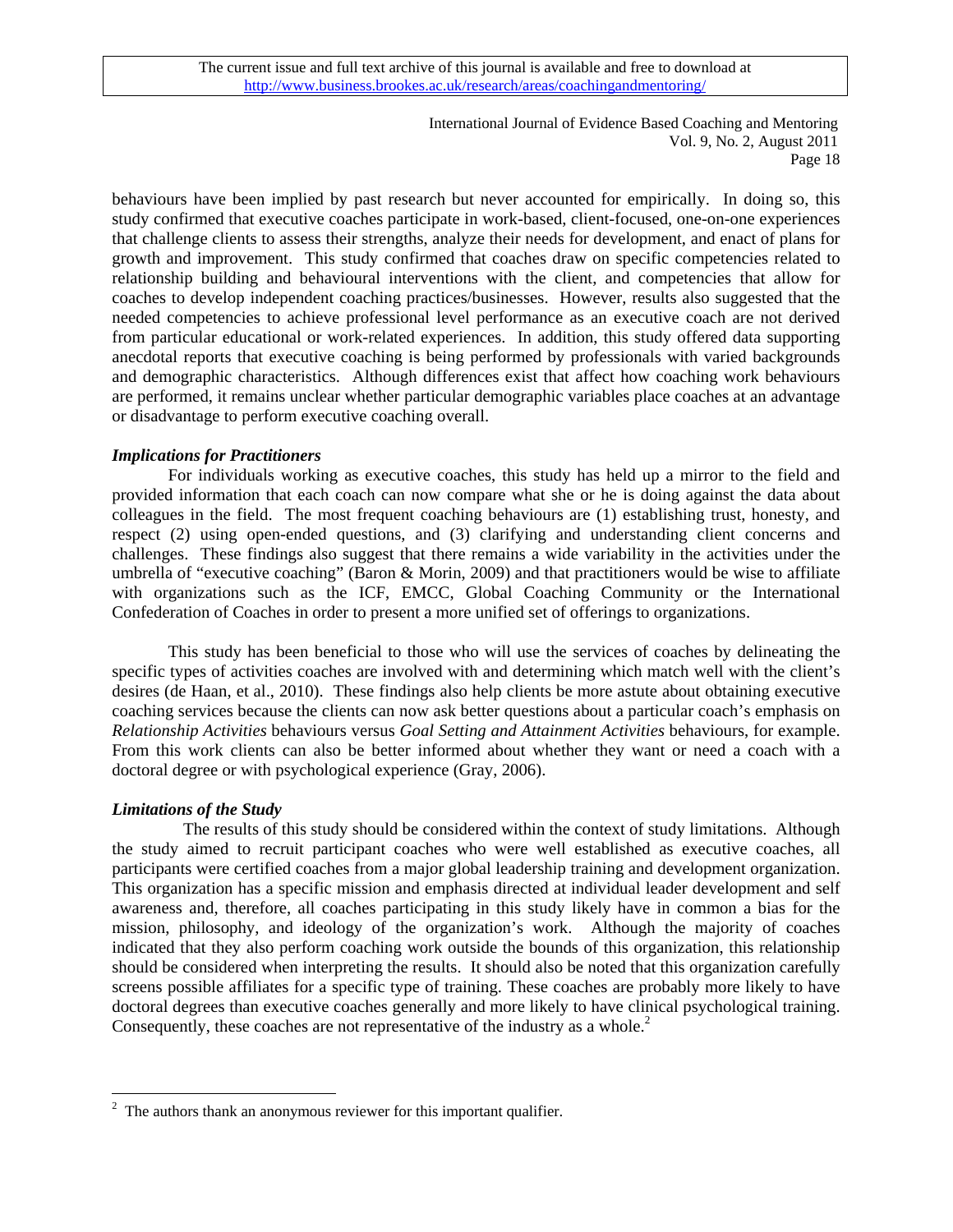International Journal of Evidence Based Coaching and Mentoring Vol. 9, No. 2, August 2011 Page 19

 In addition, although 505 coaches from all over the world were invited to participate, only 130 participants fully completed the Executive Coaching Work Behaviours Survey. Of this sample, the vast majority were North American and Caucasian. Given the sample, results may not be indicative of executive coaches in general. Also, 67.7% of the respondents were female. A common name by gender analysis of the 505 people solicited was performed and it appears that the percentage of females in the total population would be in the low sixty percent range. So, the higher percentage of female respondents in the study is not quite representative.

 As with most work behaviour studies across fields, participation in this study was voluntary and there is no way to know how respondents differed from non-respondents. A further limitation is that the work behaviours were measured using self reports only.

## *Recommendations for Future Research*

 The following recommendations for future research are based on this study and attempt to address the limitations previously identified. Future researchers should consider conducting this survey with other populations, both with other executive coaches and counselors. Different populations of executive coaches could help determine the reliability and validity of the survey instrument and its factors, and provide data that could help to generalize the work behaviours of coaches. In addition, a population of counselors who were not executive coaches could help delineate those behaviours that overlap between the coaching and counseling fields.

 Additional research with the Executive Coaching Work Behaviours Survey also should aim at attracting a larger response set overall. This could be encouraged by developing a shorter survey by eliminating the items that were not endorsed in this study and by using the parceled items.

 Lastly, future researchers should consider the idea of having coaching clients respond to the Executive Coaching Work Behaviour Survey. Information gathered in such a study could better inform the executive coaching field about what coaching work behaviours are meaningful to clients. The current study provided some insight as to the frequency and importance of coaching behaviours as perceived by the coach, but if those behaviours are not seen in equal standing by the client then the overall success of the coaching intervention may be in question.

 This study provides a critical first step in identifying empirically the specific work behaviours of executive coaches. Up to this point, the practice of executive coaching has been largely inferred and only generally described within the executive coaching literature. By identifying an extensive set of coaching work behaviours, additional research into the efficacy and impact of coaching can be conducted more successfully.

## **References**

- Arnaud, G. (2003). A coach or a couch? A Lacanian perspective on executive coaching and consulting. *Human Relations, 56*, pp.1131-1154.
- Bacon, T., & Spear, K. (2003). *Adaptive coaching: The art and practice of a client-centered approach to performance improvement*. Palo Alto, CA: Davies-Black.
- Baron, L., & Morin, L. (2009). The coach-coachee relationship in executive coaching: A field study. *Human Resource Development Quarterly, 20*(1), 85-99.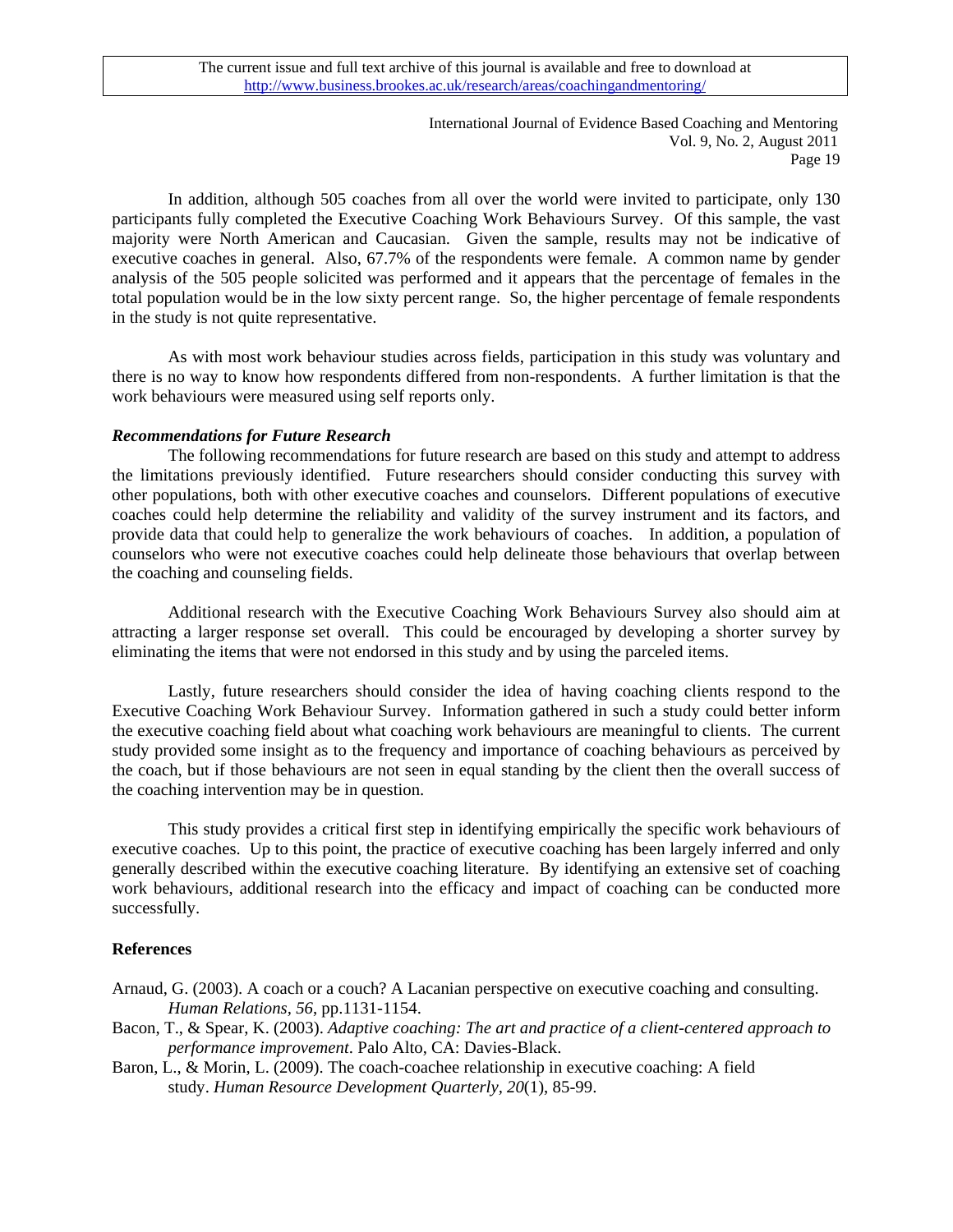> International Journal of Evidence Based Coaching and Mentoring Vol. 9, No. 2, August 2011 Page 20

Berman, W. H., & Bradt, G. (2006). Executive coaching and consulting: Different strokes for different folks. *Professional Psychology: Research and Practice, 37*, 244-253.

- Bono, J. E., Purvanova, R. K., Towler, A. J., & Peterson, D. B. (2009). A survey of executive coaching practices. *Personnel Psychology*, 62, 361-404.
- Brotman, L. E., Liberi, W. P., & Wasylyshyn, K. M. (1998). Executive coaching: The need for standards of competence. *Consulting Psychology Journal: Practice and Research*, *50*, 40-46.
- de Haan, E. (2008). Becoming simultaneously thicker and thinner skinned: The inherent conflicts arising in the professional development of coaches. *Personnel Review, 37*(5), 526-542.
- de Haan, E., Bertie, C., Day, A., & Sills, C.. (2010). Clients' critical moments of coaching: Toward a "client model" of executive coaching. *Academy of Management Learning & Education, 9*(4), 607-621.
- Dean, M. L., & Meyer, A. A. (2002). Executive coaching: In search of a model. *Journal of Leadership Education, 1*(2), Winter 2002, 3-17.
- Diedrich, R. C. (2001). Lessons learned in- and guidelines for- coaching executive teams. *Consulting Psychology Journal: Practice and Research*, *53*, 238-239.
- Feldman, D. C., & Lankau, M. J. (2005). Executive coaching: A review and agenda for future research. *Journal of Management, 31*, 829-848.
- Filipczak, B. (1998). The executive coach: Helper or healer? *Training, 35*(3), 30-36.
- Fischer, R., & Beimers, D. (2009). "Put me in, coach": A pilot evaluation of executive coaching in the nonprofit sector. *Nonprofit Management and Leadership, 19*(4), 507-519.
- Franckeiss, A.. (2009). The coaching dilemma. *Training & Management Development Methods, 23*(5), 227-232.
- Frisch, M. H. (2001). The emerging role of the internal coach. *Consulting Psychology Journal: Practice and Research*, *53*, 240-250.
- Gilmore D. C. (2002). Executive coaching. In G.R. Ferris, M.R. Buckley, & D.B. Fedor (Eds.), *Human resources management: Perspectives, context, functions, and outcomes* (4<sup>th</sup> ed. 356-364). Upper Saddle River, NJ: Prentice-Hall.
- Glunk, U., & Follini, B. (2011). Polarities in executive coaching. *The Journal of Management Development, 30*(2), 222-230.
- Grant, A.M. (2011) *Workplace, executive and life coaching: An annotated bibliography from the behavioural science and business literature (1st Jan 2011)*, Coaching Psychology Unit, University of Sydney, Australia.
- Grant, A. M., Green, L. S., & Rynsaardt, J. (2010). Developmental coaching for high school teachers: Executive coaching goes to school. *Consulting Psychology Journal: Practice & Research*, *62*(3), 151-168.
- Gray, D. E. (2006). Executive coaching: Towards a dynamic alliance of psychotherapy and transformative learning processes. *Management Learning, 37*(4), 475-497.
- Harris, M. (1999). Look, it's an I-O psychologist…no, it's a trainer…no, it's an executive coach. *The Industrial-Organizational Psychologist, 36*(3), 1-5.
- Härtel, C., Bozer, G., & Levin, L. (2009). Family business leadership transition: How an adaptation of executive coaching may help. *Journal of Management and Organization, 15*(3), 378-391.
- Hart, V., Blattner, J., & Leipsic, S. (2001). Coaching versus therapy: A perspective. *Consulting Psychology Journal: Practice and Research*, *53*, 229-237.
- Hart, W. E. (2002). *Executive coaching: Outcomes research literature review*. San Diego: Center For Creative Leadership.
- Joo, B. (2005). Executive coaching: A conceptual framework from an integrative review of practice and research. *Human Resource Development Review, 4*, 462-488.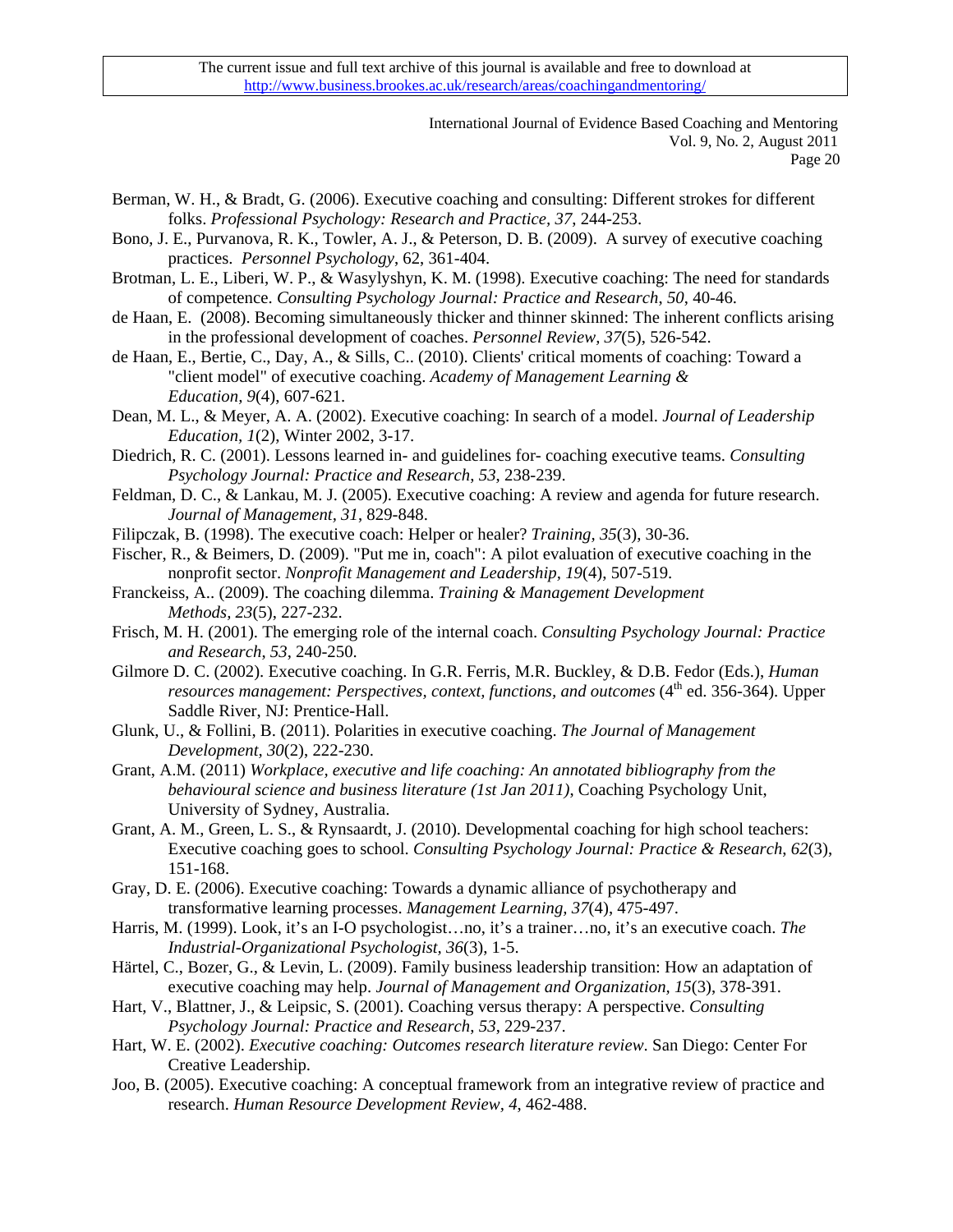> International Journal of Evidence Based Coaching and Mentoring Vol. 9, No. 2, August 2011 Page 21

Kampa-Kokesch, S., & Anderson, M. Z. (2001). Executive coaching: A comprehensive review of the literature. *Consulting Psychology Journal: Practice and Research*, *53*, 205-228.

- Kilburg, R. R. (Ed.). (1996a). Executive coaching [special issue]. *Consulting Psychology Journal: Practice and Research*, 48(2).
- Kilburg, R. R. (1996b). Executive coaching as an emerging competency in the practice of consultation. *Consulting Psychology Journal: Practice and Research*, 48, 59-60.
- Kilburg, R. R. (1996c). Toward a conceptual understanding and definition of executive coaching. *Consulting Psychology Journal: Practice and Research*, 48, 134-144.
- Kilburg, R. R. (1997). Coaching and executive character: Core problems and basic approaches. *Consulting Psychology Journal: Practice and Research*, *49*, 281-299.
- Kilburg, R. R. (2001). Facilitating intervention adherence in executive coaching: A model and methods. *Consulting Psychology Journal: Practice and Research*, *53*, 251-267.
- Koortzen, P., & Oosthuizen, R. M. (2010). A competence executive coaching model. *South African Journal of Industrial Psychology*, *36*(1), 1-11.
- Laske, O. E. (1999). An integrated model of development coaching. *Consulting Psychology Journal: Practice and Research*, *51*, 139-159.
- Levinson, H. (1996). Executive coaching. *Consulting Psychology Journal: Practice and Research*, *48*, 115-123.
- Linstone, H. A. (1978). The Delphi technique. In J. Fowlers (ed.), *Handbook of Futures Research* (273- 300). Westport, CT: Greenwood Press.
- Loesch, L.C., & Vacc, N.A. (1993). *A work behavior analysis of professional counselors*. Muncie, IN: Accelerated Development.
- Michelman, P. (2005). Methodology: Do you need an executive coach? *Management Update*, *9*(12).
- Moen, F., & Allgood, E.. (2009). Coaching and the effect on self-efficacy. *Organization Development Journal, 27*(4), 69-82.
- Nassar-McMillan S.C., & Borders, L.D. (1999). Volunteers in social service agencies. *Journal of Social Service Research, 24*(3-4), 39-66.
- Pease, B., & Pease, A. (2000). *Why men don't listen and women can't read maps*. New York: Broadway.
- Peterson, D. B. (1996). Executive coaching at work: The art of one-on-one change. *Consulting Psychology Journal: Practice and Research*, *48*(2), 78-86.
- Quick, J. C., & Macik-Frey, M. (2004). Behind the mask: Coaching through deep interpersonal communication. *Consulting Psychology Journal: Practice and Research*, *56*, 67-74.
- Saporito, T. J. (1996). Business-linked executive development: Coaching senior executives. *Consulting Psychology Journal: Practice and Research*, *48*, 96-103.
- Sampson, J. P., Vacc, N., & Loesch, L. (1998). The practice of career counseling by specialists and counselors in general practice. *The Career Development Quarterly, 46*, 404-415.
- Sherman, S., & Freas, A. (2004). The wild west of executive coaching. *Harvard Business Review, 82* (11), 82-90.
- Stern, L. R. (2004). Executive coaching: A working definition. *Consulting Psychology Journal: Practice and Research, 56*, 1-14.
- Stern, L. R. (2008). *Executive coaching: Building and managing your professional practice*. Hoboken, NJ: John Wiley and Sons.
- Styhre, A. (2008). Coaching as second-order observations: Learning from site managers in the construction industry. *Leadership & Organization Development Journal, 29*(3), 275-290.
- Susing, I., Green, L.S., & Grant, A.M. (2011). The potential use of the authenticity scale as an outcome measure in executive coaching. *The Coaching Psychologist. 7*(1), 16-25.